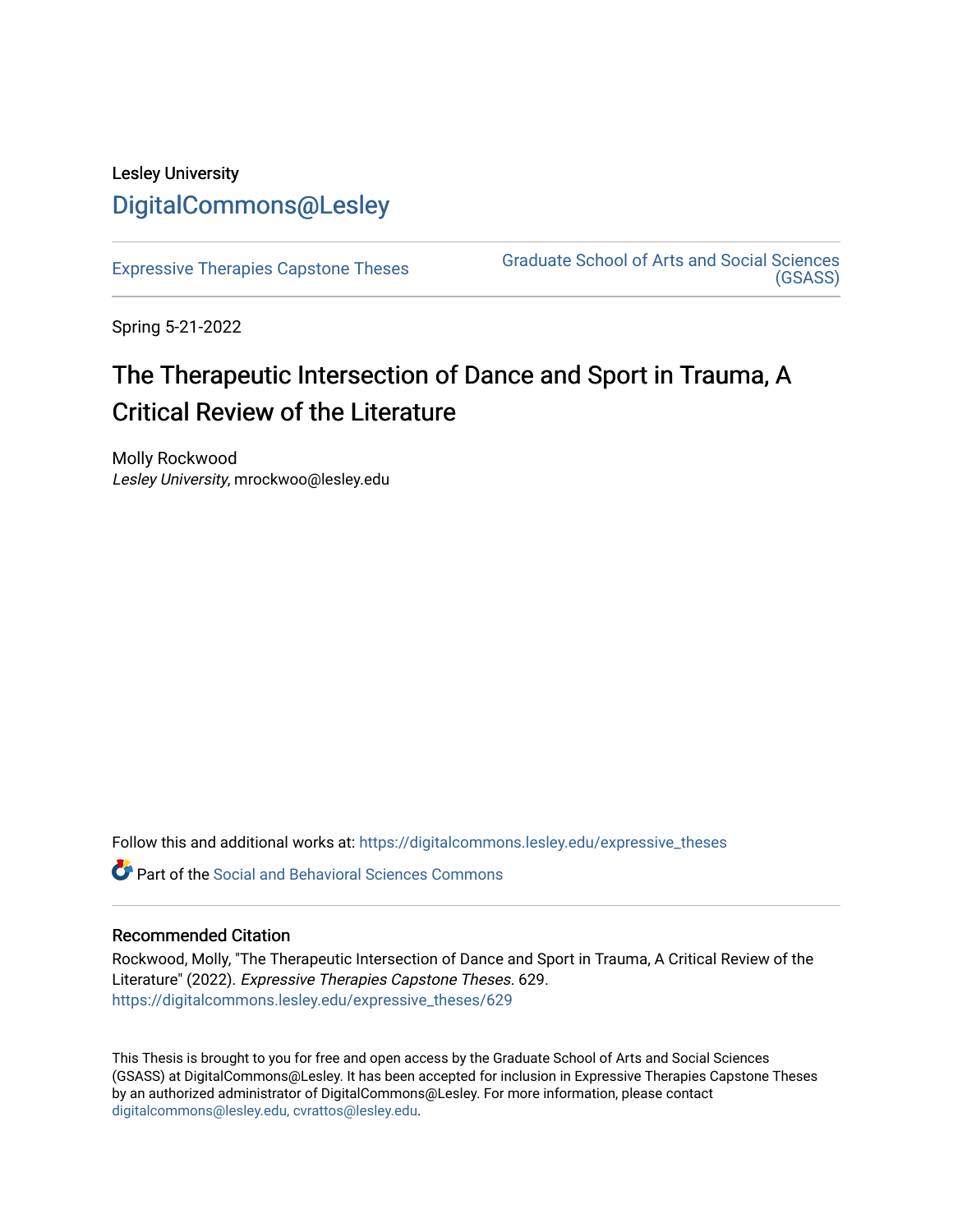## **The Therapeutic Intersection of Dance and Sport in Trauma, A Critical Review of the**

### **Literature**

Capstone Thesis

Lesley University

May 21, 2022

Molly Rockwood

Dance/Movement Therapy

Donna C. Owens, PhD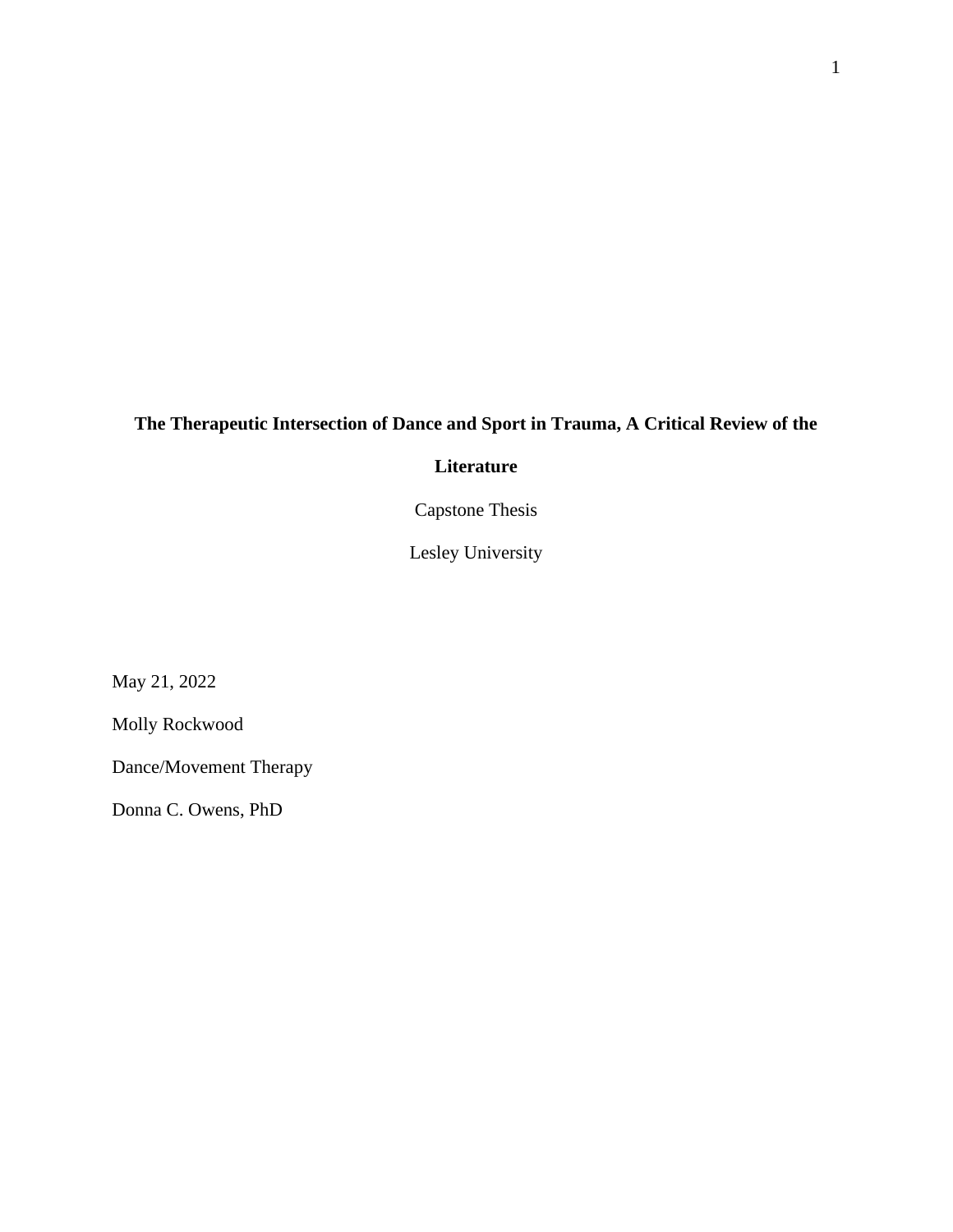#### **Abstract**

Trauma is the psychological and physiological response to environmental triggers as a protective measure. Adolescents with trauma histories or trauma symptoms are introduced to new environments as they grow and mature into adulthood; however, without the appropriate skills or understanding, these maturing youth cannot appropriately adapt to new environments or communities without the activation of the autonomic nervous system and its protective behaviors (fight, flight, freeze, or fawn). Dance/movement therapy and sports-based therapies are two body-based modalities that utilize movement to engage youth in the therapeutic process and to treat trauma symptoms. This literature review explores the ways in which dance/movement therapy and sports-based therapies can inform the research and practice of one another as well as exploring how the two modalities intersect. The search for literature regarding dance/movement therapy, sports-based therapies, trauma, and adolescents was conducted online via the search engines Google Scholar and Lesley Library Online. After an initial search for modality-specific research, more research was conducted in the same fashion regarding neuroscience, polyvagal theory, and neurobiology. Overall, the literature for dance/movement therapy proved to center around the creative movement process and internal reflection whereas the sports-based therapies literature centered around goal-oriented team-centered engagement. Recommendations are made for future research for each modality as they pertain to the application of adolescents with trauma or trauma histories.

*Keywords:* Dance/movement therapy, sports/based therapy, trauma, adolescents, neurobiology *Author Identity Statement*: This author identifies as a US born, able-bodied, White, cis woman who resides in New England.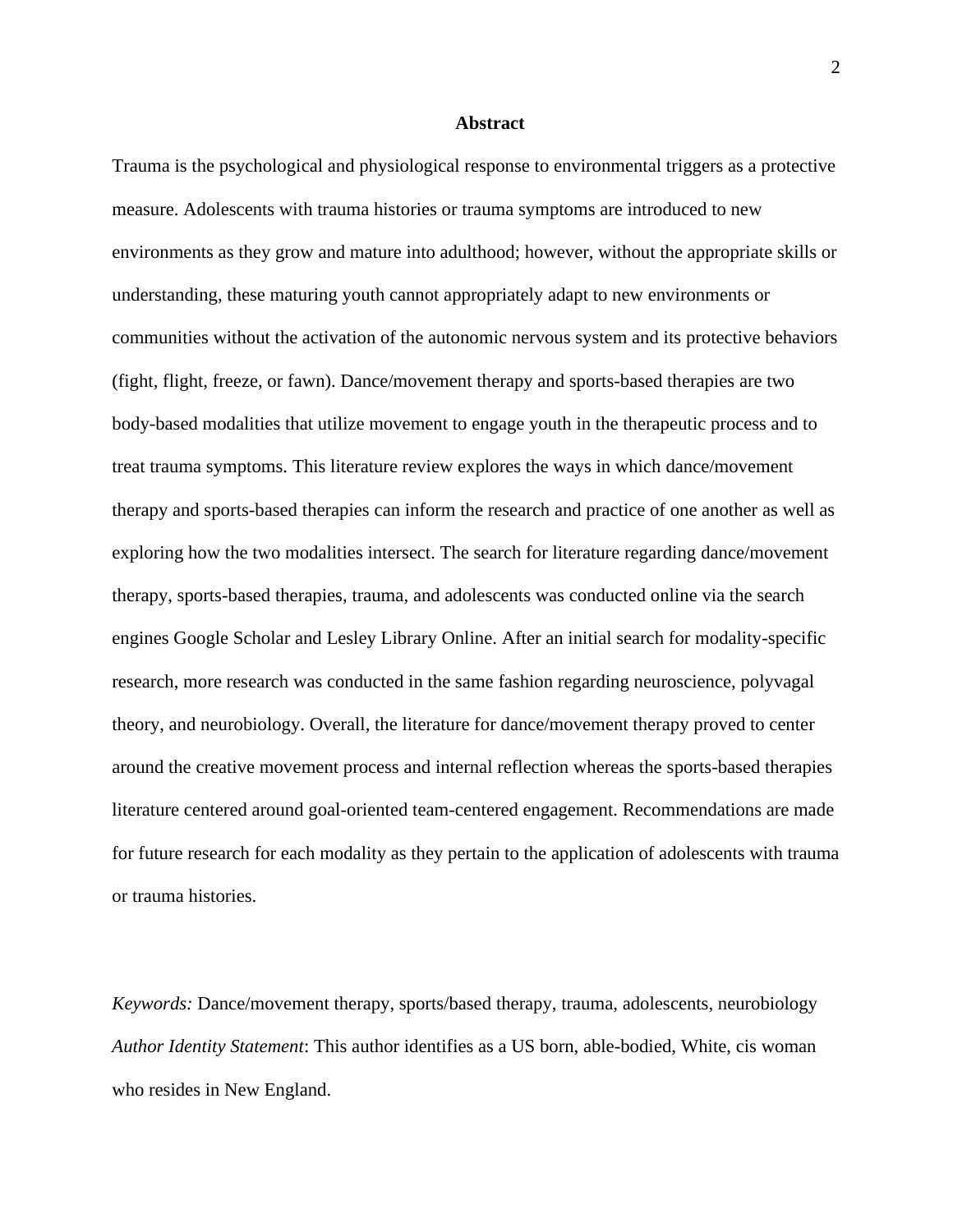# **The Therapeutic Intersection of Dance and Sport in Trauma, A Critical Review of the Literature**

The body process is not linear but circular, always circular.

—Ida P. Rolf, Ph.D.

The human body consists of a global system of various connective tissues such as fascia, bones, blood, muscles, and skin (Myers et al., 2006). The design of the human body allows for environmental adaptions and structural adjustments to fit the needs of the individual—the body tends to stress and pressure and reacts to neglect and underuse (Myers et al., 2006). When the body experiences a physical injury such as a pulled muscle or a torn tendon, the body knows how to heal itself by reestablishing a lost connection; the body reestablishes and maintains functionality all the way to the cellular level (Myers et al., 2006).

How does the body respond when the injury or rupture is one of experience, or more specifically, how does a person's body respond when they experience trauma? According to the fifth edition of the *Diagnostic and Statistical Manual of Mental Disorders* (DSM-5), trauma is an acute or repeated exposure to a stressful event(s) that result in psychological distress, which can emerge as several possible externalizing and/or internalizing behaviors and thought-processes (American Psychiatric Association, 2013). The American Psychological Association (2020) strongly recommends four variations of cognitive-based therapies for the treatment of posttraumatic stress disorder, which are four different treatment methods that focus mainly on the psychological distress and thought-processes of those who have had or witnessed traumatic experiences. While these treatments are largely focusing on the brain and the mind, the first question continues to remain: how does a person's body respond when they experience trauma?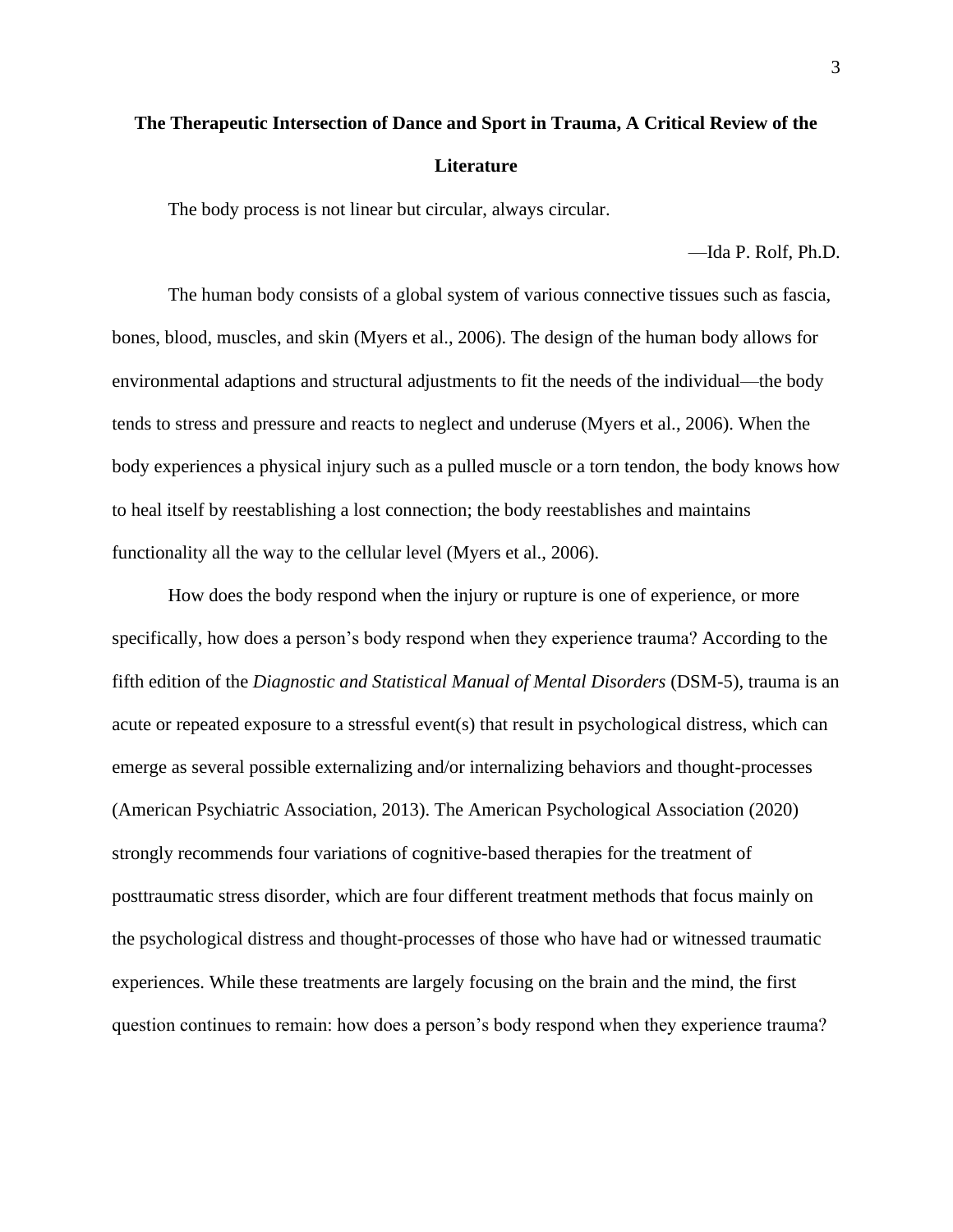Dance/movement therapy (DMT) is a body-based therapeutic modality that utilizes "movement to promote emotional, social, cognitive and physical integration of the individual" (ADTA, 2020, para. 1). DMT utilizes the integration of the body and the mind in the healing process, while also accessing the client's creativity to enhance the continuous processing of previous traumatic events (Mohr, 2014). Similarly, sports-based therapy (SBT) is another bodybased therapeutic modality that highlights the positive benefits of engaging with a close community through the physical act of participating in team-sports playing (Fuller et al. 2013). Together, these two modalities highlight the positive therapeutic advantage to utilizing one's body in a physical way to aide in the therapeutic process (Cassen et al., 2020; Eitle et al., 2021; Kurz, 2020; Levine & Land, 2015).

As the DSM-5 describes trauma as both a psychological and a physical experience, I am curious about understanding more about how trauma impacts the brain and body. Incorporating neurobiology as currently used in research regarding DMT and trauma (Berrol, 2006; Homann, 2010; McGarry & Russo, 2011) and the anatomical underpinnings of the body's tensegrity structure (Long, 2020; Myers et al., 2006), I aimed to develop a broader and deeper understanding on the connection between the mind and body, specifically the connection for adolescents who have experienced, or are continuing to experience, trauma. In continuing to grow my understanding of the mind body connection for individuals with trauma, I further aimed to review the DMT and SBT literature regarding how the body is utilized and activated during interventions aimed towards fostering emotional regulation. Finally, I make recommendations for dance/movement therapists and sports-based therapists working with adolescent clients with traumatic experiences. How does the body respond to trauma, why do we need to understand how it does, and how can we support the body's knowledge within emotional regulation?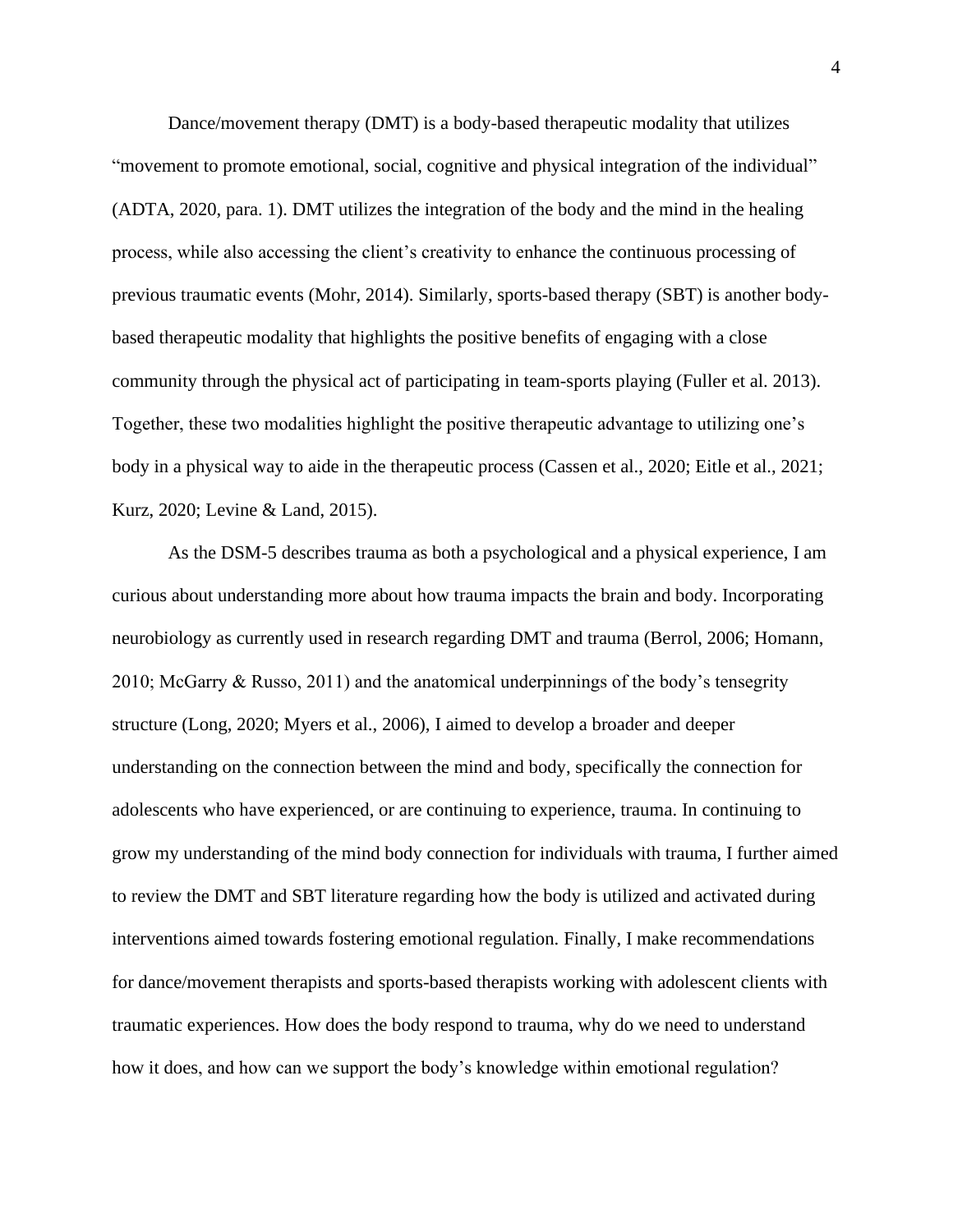#### **Method**

My literature review included a review of the theoretical underpinnings of both DMT and SBT as a basis for further conclusions and questions. More specifically, my research included current literature specific to adolescents and DMT, adolescents and SBT, trauma and DMT, trauma and SBT, and adolescents and trauma. These modality and population specific search terms were further expanded to explore the measurement of self-regulation, emotionalregulation, internalizing behaviors, and externalizing behaviors to pinpoint peer-reviewed sources that specifically discuss the modality's and/or the population's relationship to regulation. Additional search terms included polyvagal theory, neuroscience, and neurobiology. Any resources that did not include information regarding regulation or neuroscience were not included in this literature review.

The research process for obtaining these literature and resources involved using trusted search engines such as Google Scholar and the Lesley Library Online. Inputting the previously mentioned search terms into these search engines allowed access to larger journals and publication databases. Google Scholar and the Lesley Library Online yielded results specifically for peer-reviewed articles; however, as resources presented as inaccessible due to a paywall, I utilized the website/Chrome-extension Sci-Hub to gain access to possible resources. From the resources found via these search engines, I also utilized access to media, such as informational videos from Alexander Street and textbooks, to provide a more robust understanding of theoretical and historical contexts. Separate from my peer-reviewed resources, I utilized Google search to find resources regarding various sports-based or recreation-based organizations that are currently using sports and games with adolescents who have experienced or currently experience traumatic events or interactions.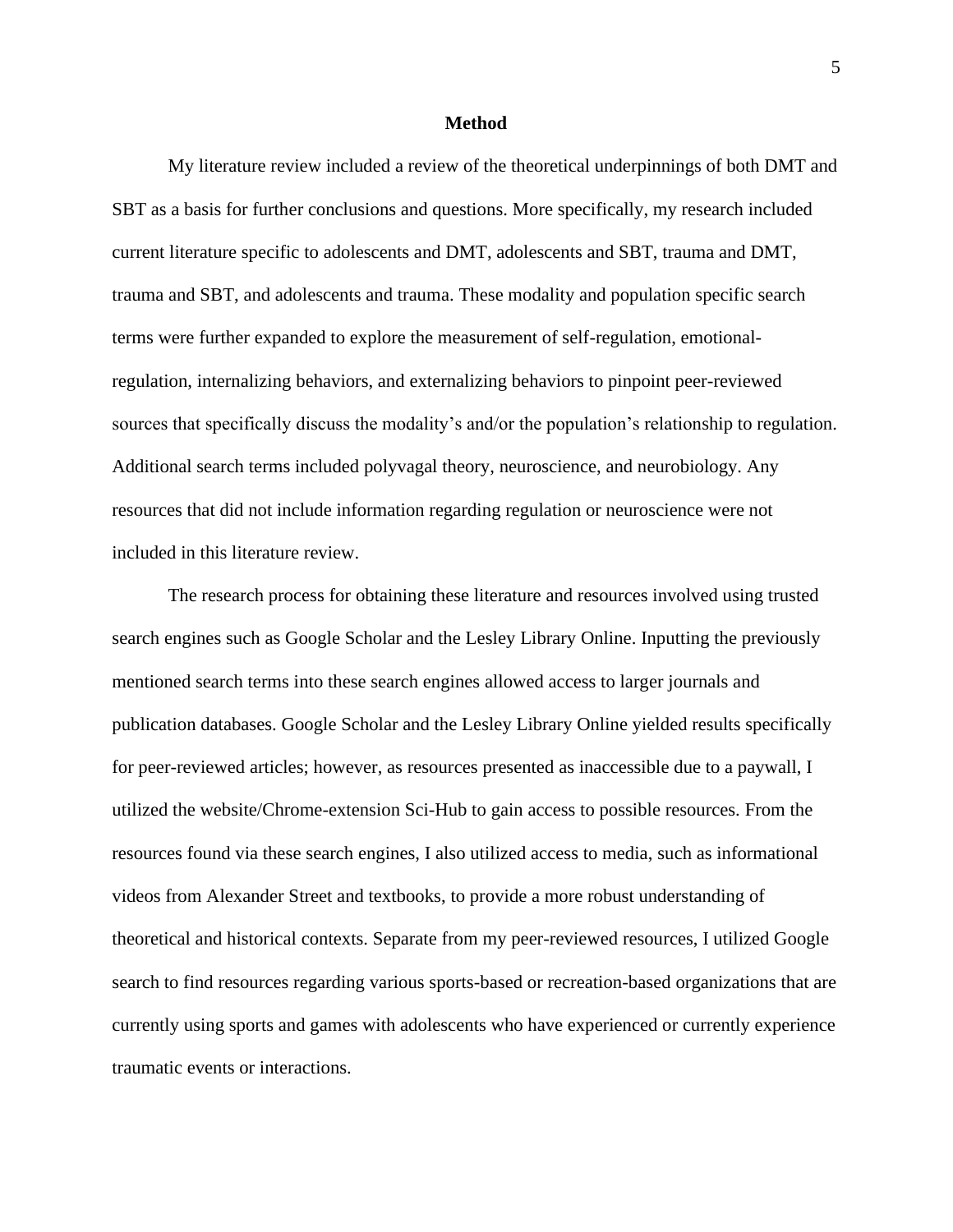I used Zotero to manage a continuing reference list, which was organized in a separate resource folder, via the article's title. After reading an article's abstract, I printed select articles to annotate and summarize in bullet points on the printed copy—I placed each annotated, printed article in a three-ring binder for future reference. To aid in my thought process and synthesis of the literature, I kept a research notebook for free-writing and diagramming connections and structures for writing the larger literature review.

#### **Literature Review**

#### **Trauma and the Body**

People spend their whole lives existing within their bodies in various capacities. Some people experience their senses deeply and specifically, while others chose to focus mainly on the cognitive processing needs of daily living. For individuals who have experienced traumatic events or who have lived through lengthy periods of unrelenting stress, they might not identify wanting to exist within their bodies—their bodies may not feel safe to them as the result of trauma inflicted on to their bodies, or possibly due to the sensory experience of the traumatic event.

From a neurobiological standpoint, the human body has an autonomic nervous system that is designed to protect us from life threatening or traumatic situations with the instinctual actions of fighting, taking flight, freezing, and fawning, which is a simultaneous top-down and bottom-up experience (Porges, 2021). According to polyvagal theory, neuroception is the process of the brain processing and understanding the assumptions of intentions of movements and sounds, which results in signifying the stimulus as safe or as dangerous (Porges, 2021). The activation of the autonomic nervous system is highly embodied as the process does not require conscious mental processing of the situation: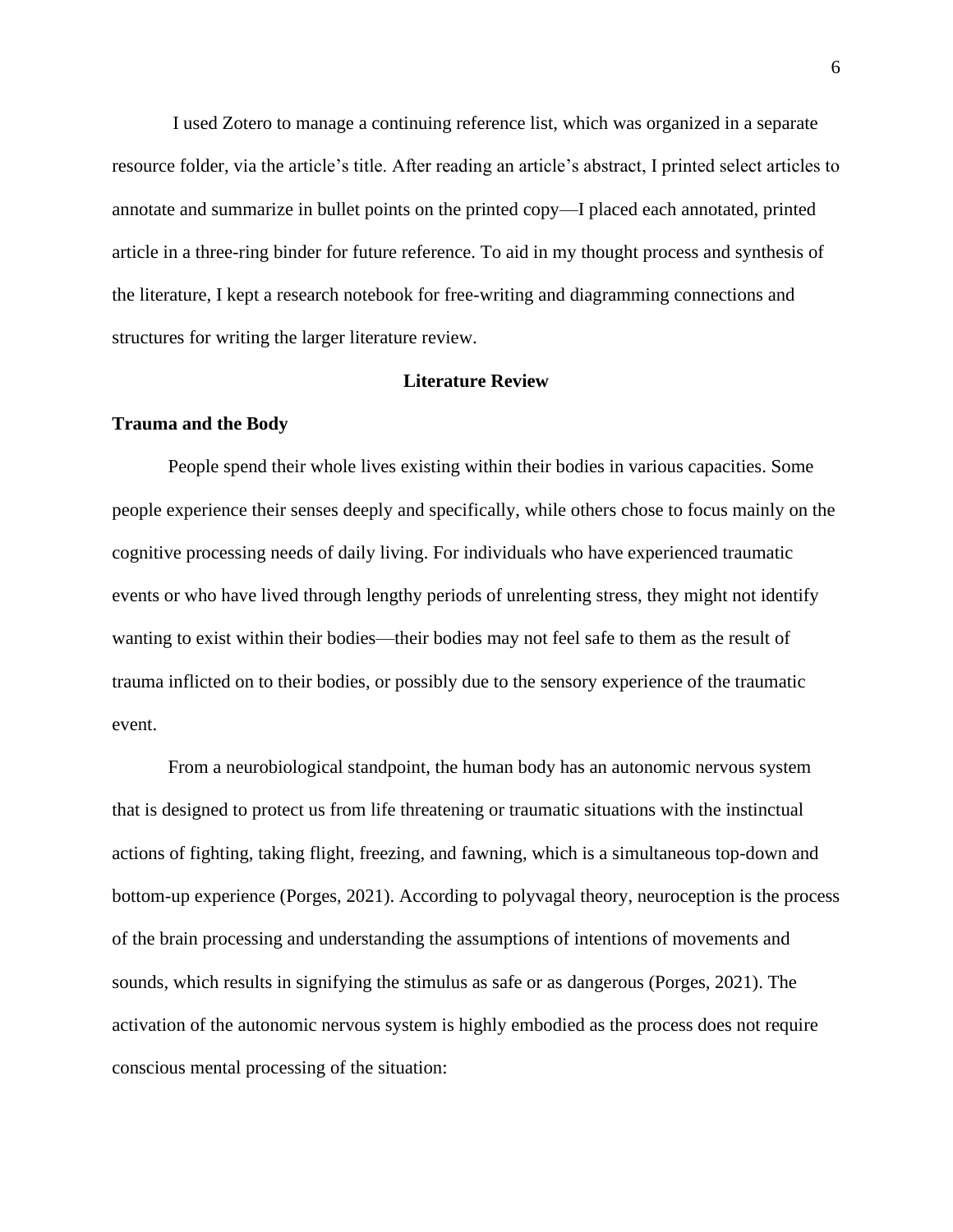The autonomic reactions send sensory information regarding bodily feelings to the brain where they are interpreted and consciously felt. The bottom-up limb of the neuroception is functionally equivalent to interoception. Thus, although we are often unaware of the stimuli that trigger different neuroception responses, we are generally aware of our body's reactions (i.e., visceral feelings) embodied in other autonomic signatures that support adaptive behaviors (i.e., social engagement, fight/flight, shutdown). (Porges,

2021, p. 5)

Ultimately, trauma alters the way the human autonomic nervous system functions when in social context where "trauma retunes the autonomic nervous system from calmness and spontaneous social engagement to defense, thus interfering with the ability to socially engage, communicate, and connect" (Porges, 2021, p. 6). Although Porges' (2021) is a condensed review of polyvagal theory, this literature provides an abundance of information regarding the relationship between the human body's nervous system and the regulation of the body's nervous system.

Further elaborating on the role of polyvagal theory in the field of treating trauma, Quillman (2013) uses the polyvagal theory to explore the ways in which treatment via the body, personality, and intersubjective field can influence recovery from trauma. The first lens in which Quillman (2013) explores is the client as a "dysregulated human mammal" (p. 358). Through this lens, Quillman discusses the somatic experience of an individual undergoing a trauma response due to the activation of the autonomic nervous system—a discussion that also includes the implicit communication the patient receives from internal stimuli as well as external stimuli. The second lens Quillman discusses is the client's personality and how one can develop certain personality tendencies as a protective response from trauma-activating triggers. Within this section, Quillman continues to discuss the somatic responses of the client and how the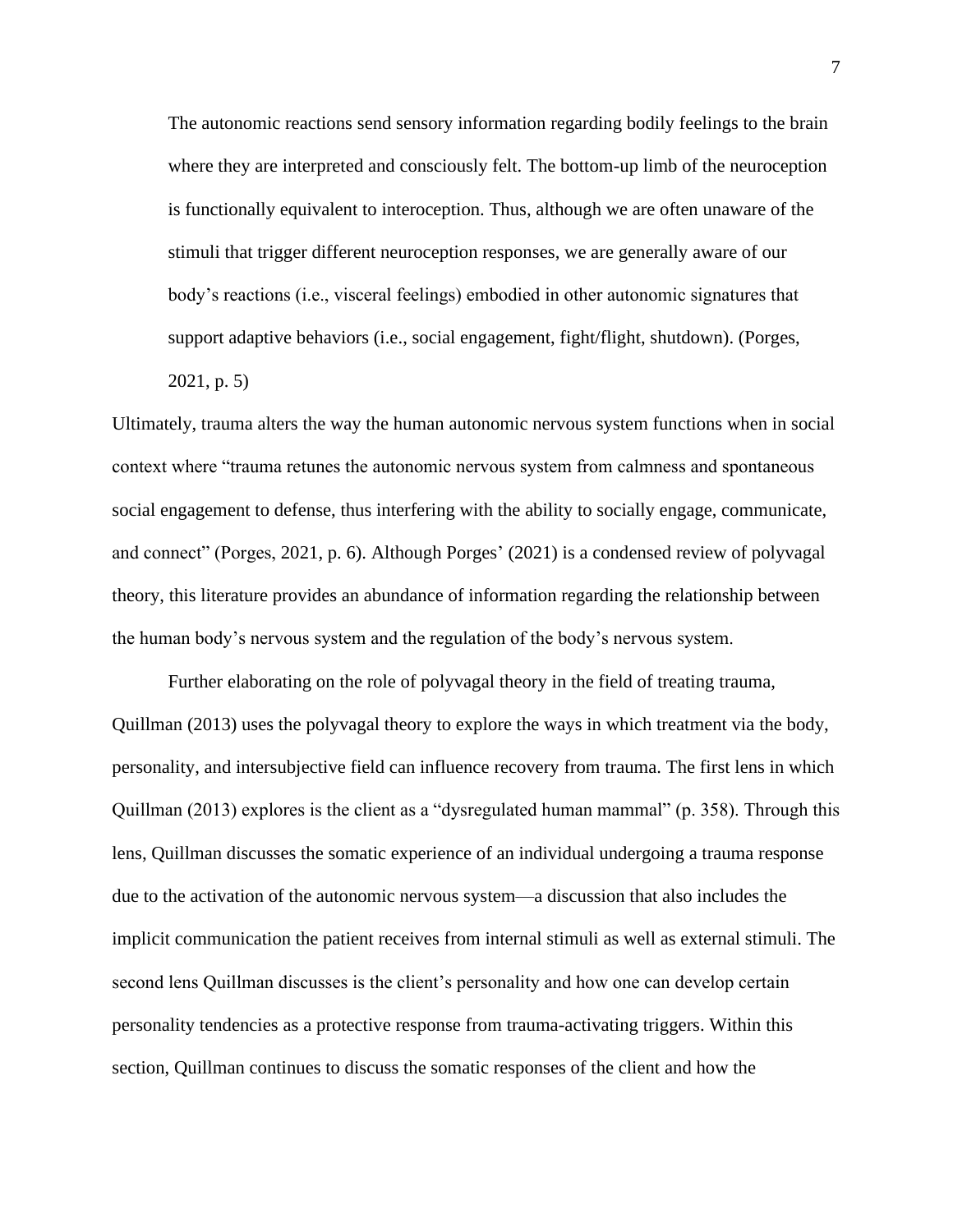continuation of the somatic responses repeats certain internal stimuli that can continue certain trauma responses. Finally, Quillman addresses the role of countertransference between a client and a clinician, particularly regarding how somatic transference activates the autonomic nervous system, thus escalating both the client and the clinician. Highlighting this interaction between the client and the clinician, Quillman brings attention to the importance of the clinician's ability to hold space for the client to process all feelings and sensations. Overall, Quillman emphasizes the importance of the clinician's empathetic curiosity when working with a client with a trauma experience; subsequently, this author emphasizes the neurobiological need for the clinician to support the client with their somatic experiences and sensations in addition to the client's verbal and cognitive experiences as the somatic experiences relate to the autonomic nervous system.

Continuing further into understanding the impacts of trauma on individuals and neurobiology, Long (2020) discusses the role of myofascial connections and neurobiological activation. Long specifically looks into the somatic psychotherapeutic benefits of fascial-work, which includes the understanding of body armor as "layers of fascial tensions and atrophy patterns elicited from socio-emotional contexts and physical traumas" (p. 89). As previously mentioned, the body is connected through a myriad of connective tissues, including fascia, which is the connective tissue Long specifically explores when discussing the prevalence of body armor. Fascial connections exist throughout the whole body and are patterned to adapt to the needs of the mover, and since an individual does not move in solely one way, "body armor in an individual is not a singular pattern, but rather many layers of discrete and blended patterns that show up in different contexts with perhaps as much variation as parts of the personality" (pp. 91- 92). In addition to providing the anatomical perspective of fascia and its connection to the nervous system, Long also delves into the implication of structural bodywork within body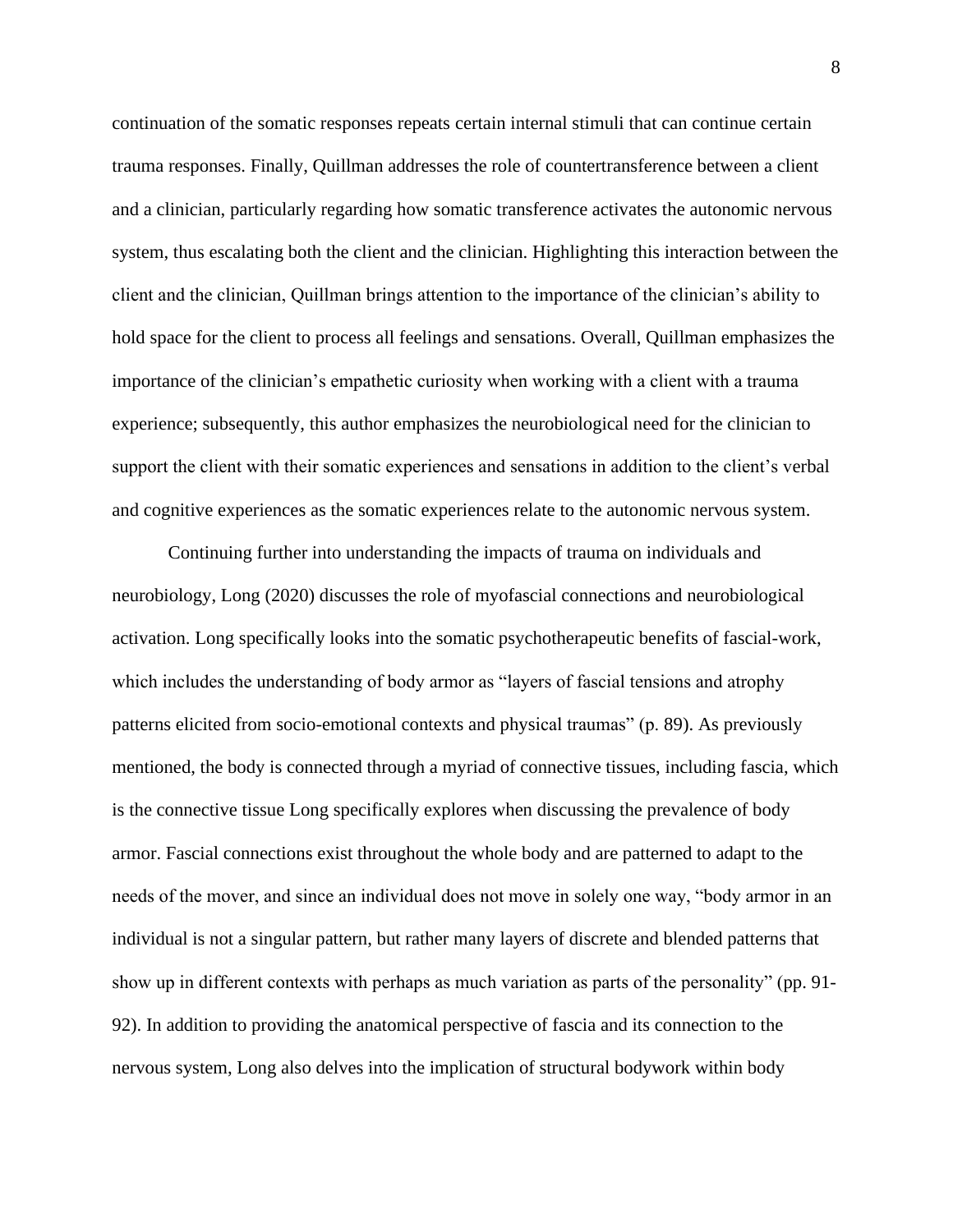psychotherapy. The author continues to explore a specific case study as it pertains to the emotional and physical changes the client endures after several sessions of structural bodywork and myofascial release. Long asserts that the goal of including myofascial release in the body psychotherapy sessions is "the ability to feel a full range of emotions while remaining regulated, and to simultaneously restore as much motion and function as possible to the client's body" (p. 98). Although this current literature review is not specifically exploring the implications of tactile, myofascial release and body psychotherapy, Long provides immense insight into the role of the body and the role trauma plays in the movement development and fascial connections of a client.

#### **Trauma and Adolescents**

Before exploring the roles of DMT and SBT in the treatment of trauma within adolescents, trauma must first be explained. As previously stated, the DSM-5 describes trauma as a psychological and physiological experience (APA, 2013). More specifically, the DSM-5 identifies several different diagnoses under the larger category of "Trauma- and Stress-Related Disorders," which includes diagnoses of: "reactive attachment disorder, disinhibited social engagement disorder, posttraumatic stress disorder (PTSD), acute stress disorder, and adjustment disorders" (APA, 2013, p. 265). Between all these listed diagnoses, a common thread is that an individual experiences a traumatic event or consistently stressful situations that then alters the way that individual lives within and mentally perceives their environment and the world around them. One specific aspect of adolescents' lives that research is currently examining is the relationship between one's exposure to trauma and their capacity for self-regulation (Darnell et al., 2019; Modrowski et al., 2019; Thompson et al., 2020). Recognizing and utilizing selfregulation techniques and strategies is key when working with adolescents as they are emerging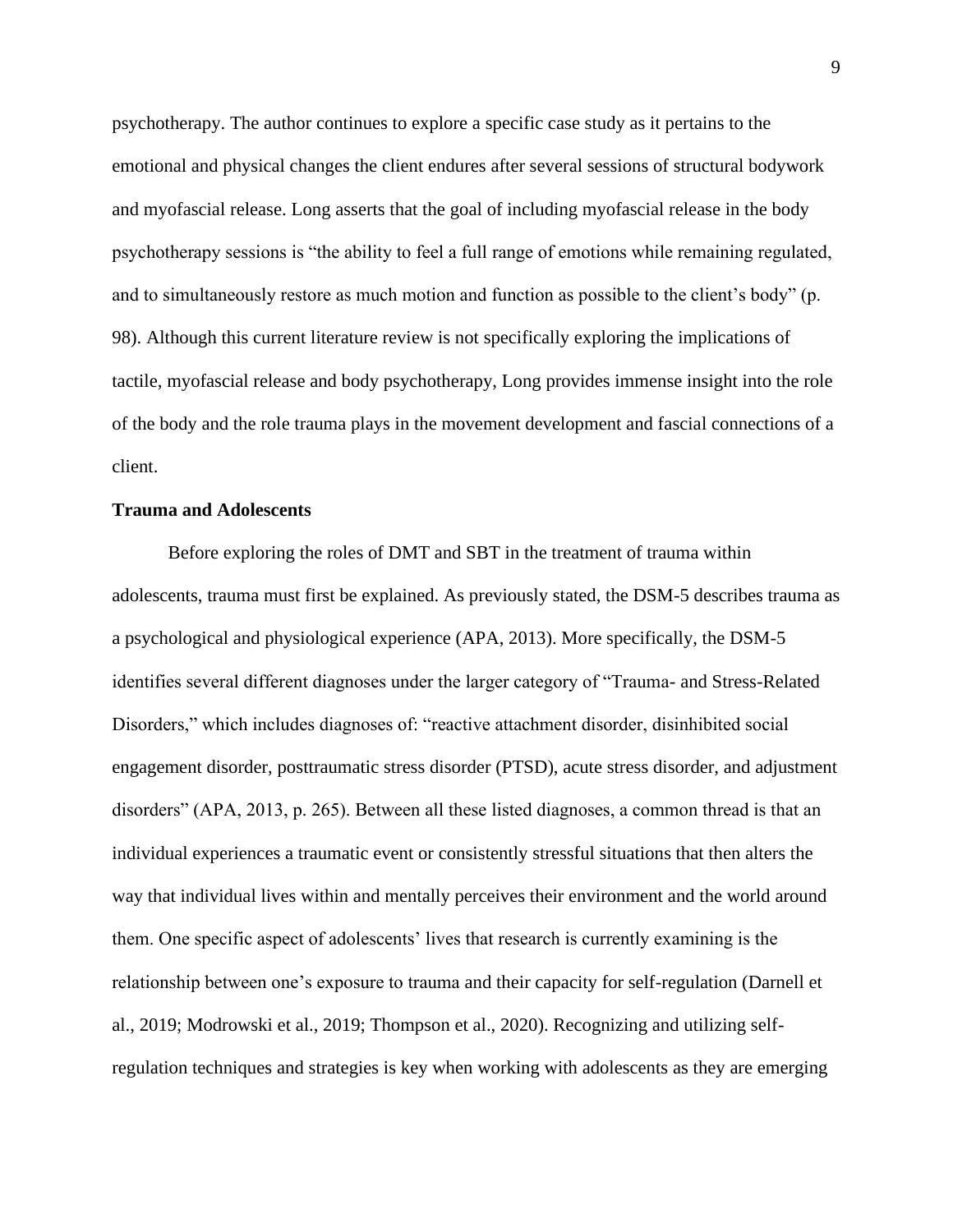members of many communities and environments. As adolescents grow older and encounter new individuals or environments, they could potentially be activated by an emotional trigger—selfregulation strategies are necessary for existing as an individual within communities and environments.

One overarching framework that is used when working with youths with complex trauma is the ARC framework (Blaustein & Kinniburgh, 2010), which specifically works with attachment, self-regulation, and competency. Collin-Vézina et al. (2019) explores the usage of the ARC framework with incarcerated youth in Canada, and specifically explores the involvement of staff and caregivers before engaging in the therapeutic process. In this theoretical research paper, Collin-Vézina et al. examine the nine components of the ARC framework that fall within the domains of (a) attachment—"caregiver affect management, attunement, consistent response, and routines and rituals"; (b) self-regulation—"affect identification, modulation, and expression"; and, (c) competency—"executive functioning and identity" (p. 636). All nine of these components are utilized to build the 10th component of the ARC framework which is "trauma experience integration" (p. 637). These authors further assert the prerequisite involvement of caregivers for these incarcerated youths (such as parents, guardians, and facility staff) for the ARC framework to provide effective care and treatment for the youth engaging in the therapeutic process. More specifically, these authors name five components that effectively prepare caregivers in engaging in the ARC framework with the incarcerated youth: "staff selection and commitment"; "training, coaching, staff evaluation and self-care"; "data systems and use of data"; "practice and policy integration, facilitative administration and systems integration"; and, "client and family involvement" (pp. 638-641). These authors' emphasis on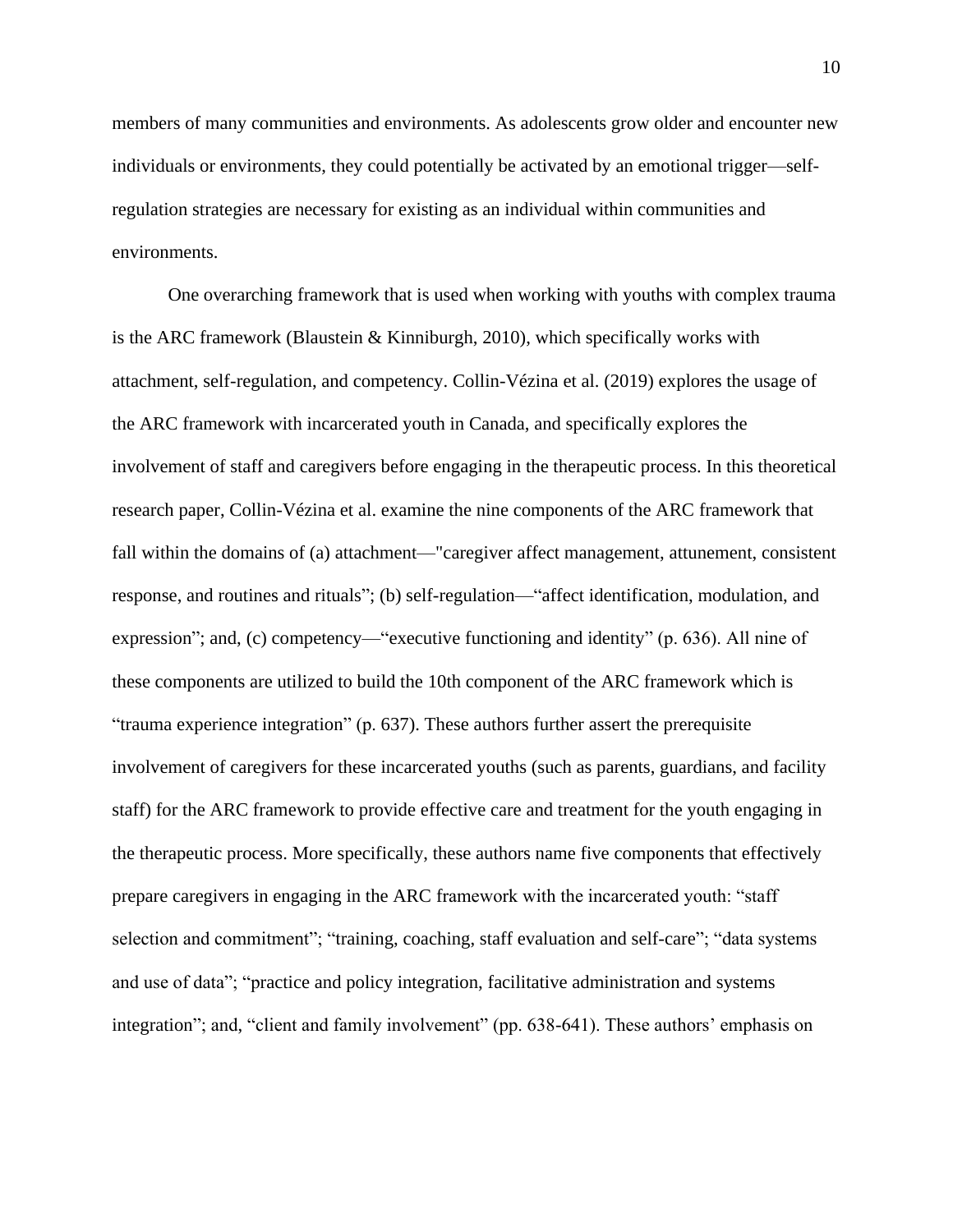the role of the caregivers in working with traumatized, incarcerated youth provides insight into the role connection plays when looking at the treatment of adolescents or youth with trauma.

#### **Dance/Movement Therapy**

Looking more specifically at the established interventions to treat trauma symptoms, I would like to first look through the DMT lens as the modality field approaches treatment.

Starting with a DM/T approach to trauma treatment, Levine and Land (2016) conduct a qualitative meta-synthesis study to "contribute to the development of a body-oriented intervention for mental health care practitioners to use for trauma" (p. 330). This study used a three-step process to select nine previously published qualitative studies that utilized "openended interviews, semi-structured interviews, case study observations, and ethnographic observations" to collect data (p. 332). The age of participants ranged from 5 to 38 years old, and the variety of participant ethnicities included Ugandan, Israeli, Chechen, African, Haitian, Kenyan, Sierra Leonean, and Congolese. After synthesizing the emerging themes from these nine studies, four new themes emerged:

(a) making the connection between mind and body (with a subtheme of awareness accomplished through meaning), (b) increasing mobility and range of movement, (c) creating a healthy physical relationship with the self and others, and (d) creating a new relationship with the movement. (p. 332)

According to Levine and Land these themes translate into four different ways in which dance/movement therapists utilize movement to promote healing.

Kurz (2020) conducted a phenomenological study and an artistic inquiry to discuss and understand the embodied experience of those who have undergone miscarriages or stillbirths. Before meeting with the three participants aged 30-41, Kurz utilized three various movement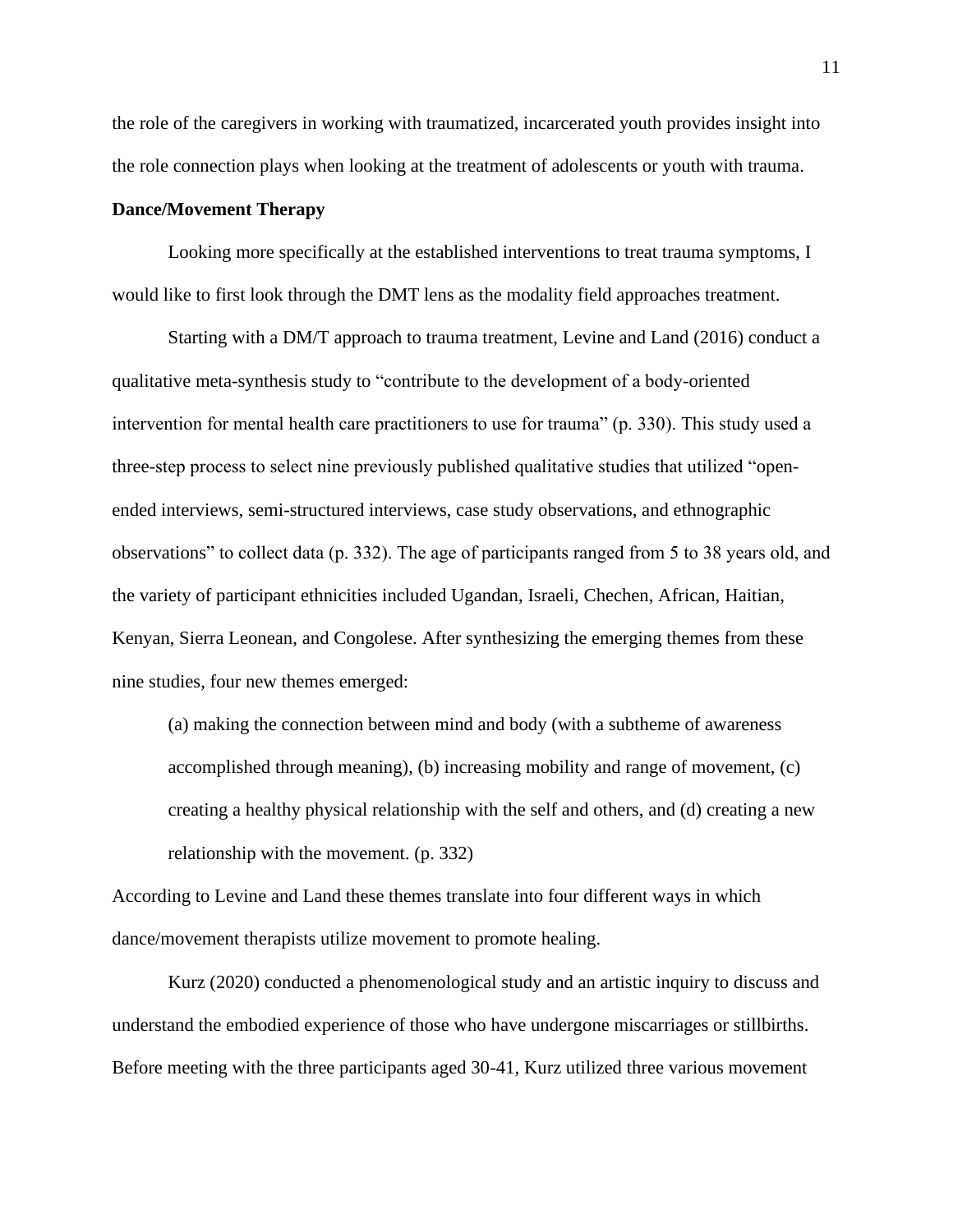explorations to discover and understand her own personal biases and assumptions. Once allowing herself the space to receive each participant's "subjective experience," Kurz engaged in an entrance interview, informed consent procedure, movement elicitation procedure, and semistructured verbal interviews (p. 10). For the data analysis of the study, Kurz utilized "personal movement improvisation, movement sequencing, and journaling" to monitor herself while assessing the data from the participants (p. 11). Following the use of member checks, Kurz continued to use imaginative variation structural analysis process through movement improvisation and reflective journaling, which was then followed by artistic inquiry and creative synthesis through improvised movement and spoken word. The results of this artistic analysis of data include the emergence of five themes: "Momentum of new life," "Stuck in emptiness," "Where is my body and where am I," "We got together," and "Love does not forget" (pp. 15-16). This study concludes with the suggestion to utilize DMT to address bereavement and the body's role of holding and honoring the loss and trauma of the participants.

Betty (2013) continues to explore the implications of emotional regulation for youth who have experienced maltreatment and who are also residing within a residential treatment facility. In this work, Betty (2013) utilizes a literature review to develop a theoretical framework incorporating a DMT-specific lens to apply to the previously mentioned population of maltreated youth within a residential treatment facility. The main themes of the literature discussed include "development of emotional regulation," "early maltreatment and emotion regulation," "emotion regulation in psychotherapy"—which contains specific sections for DMT and other therapeutic programming approaches—, and "residential treatment" (pp. 41-44). From these larger themes, a theoretical framework emerges, grounded in four continuous stages that include "safety, emotional awareness, internal emotional coping, and external management"; additionally, the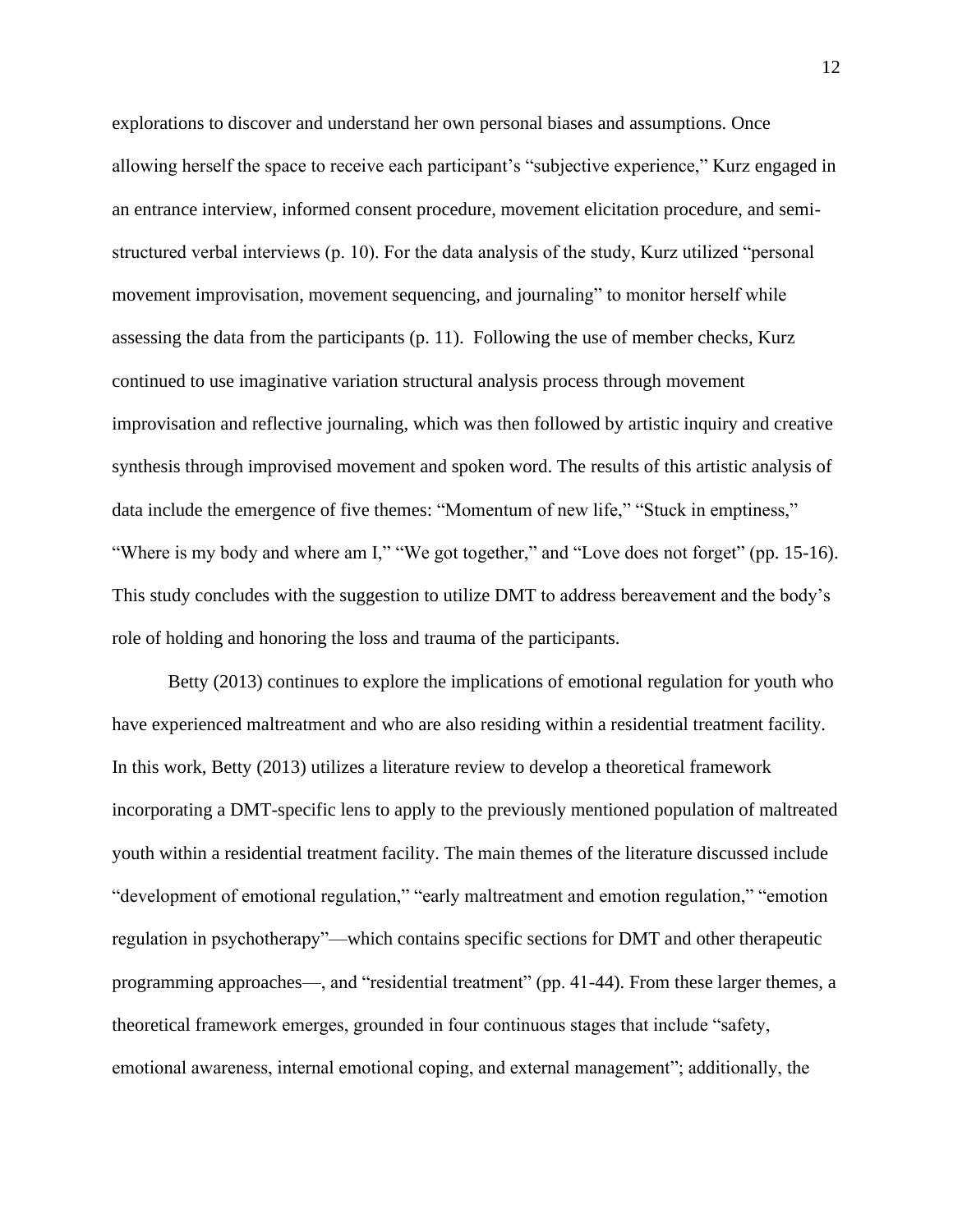stage of safety is further elaborated upon via the themes of "self-support," "adjusting," "joining," and "assessment" (pp. 45-48). Each stage of this framework is pertinent in the continuous treatment of a youth who has experienced trauma such as maltreatment as this framework cultivates "interpersonal rhythms and supports the mind and body working together" (p. 45). Also, one key aspect of this framework is the caregiver's attunement to the child, especially when engaging in therapeutic and relational work. This framework provides insight as to what traumatized youth require when working towards engaging in emotional regulation practices as well as emphasizing the importance of the role of the caregiver when forming positive and appropriate relationships with the youth.

Integrating concepts of neurobiology, such as mirror neurons, McGarry and Russo (2011) explore the current literature surrounding the understanding of activating mirror neurons within a DMT context. Within this literature review, McGarry and Russo explore neurobiology, particularly the mirror neuron system, which the authors explain as "Sensory input is relayed to the premotor cortex and parietal cortex via the superior temporal sulcus. This activity leads to greater activation in the limbic system during observation of and participation in emotional action" (p. 179). From this definition, empathy emerges from the continuous cycle of the mirror neuron system leading to limbic activity, which then leads to mirroring, which then leads to the activation of the mirror neuron system (p. 179). From this assertion regarding the mirror neuron system, the authors explore the literature further, separating the research into the categories of "mirroring and dance therapy as treatment" and "dance and mirror neurons." (pp. 181-182). Further expanding on the literature being reviewed, McGarry and Russo conclude their review with suggestions for possible research within this field. From this literature review, a pertinent conclusion is that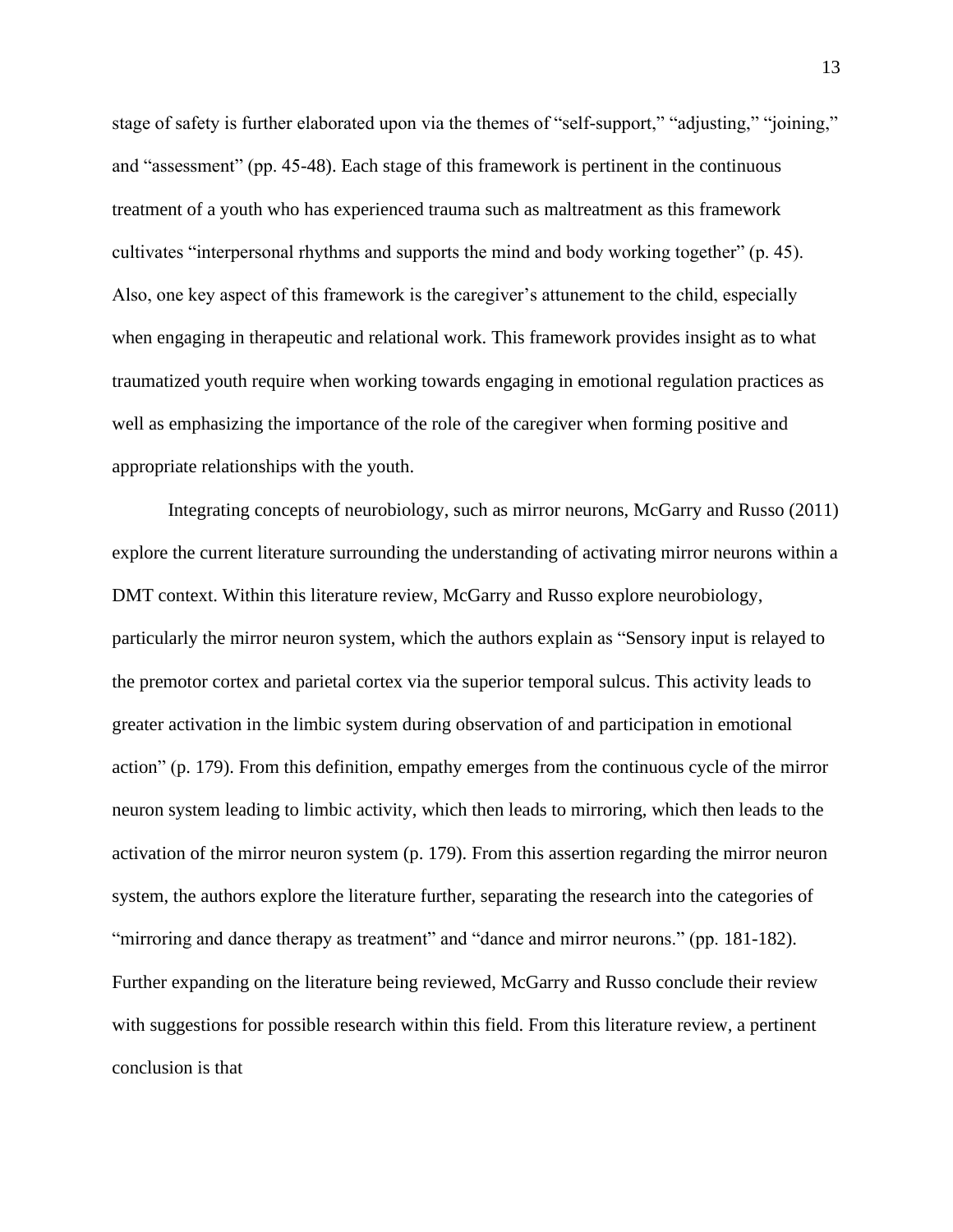to understand another's emotional movements, we activate the neural areas associated with creation of these movements, which in turn affects the limbic system, enhancing our sensations of the emotions associated with these movements. As a result, we come to better understand other people's intentions by feeling these intentions, or emotions, ourselves. (pp. 182-183)

As the availability of empirical research pertaining to mirroring and DMT is rather limited, McGarry and Russo identify the gaps within the field while also connecting the holes between the influence of DMT within neurobiology and treatment. This literature is particularly informative regarding the notion of a bottom-up approach when addressing empathy and emotional regulation, which is a connection to SBT that I will discuss in a later section.

Although this is not a D/MT study specifically, Cassen et al. (2020) developed and studied the use of body-oriented group therapy for complex trauma survivors via randomized control trial. This study followed 18 Canadian women aged 18 years or older who have experienced childhood trauma as they participated in 20 weeks of group intervention; subsequently, the self-reported survey results were compared to a group of 19 Canadian women meeting the same criteria as the treatment group yet were put in the waitlist group to be utilized as a control. The treatment group followed the similar structure of breathing exercises, somatic check-ins, discussion of at home practice, mindfulness exercises, psychoeducation, practice exercises, and homework; and, the waitlist group participants were asked to not participate in any other group/body-oriented therapy while waiting. The results of this study demonstrated an "increasing awareness of somatic experience but did not reduce the use of dissociation to disconnect from bodily experience including one's emotions" (p. 10). As this study maintained a relatively small sample size, I am curious about how the results would change given a larger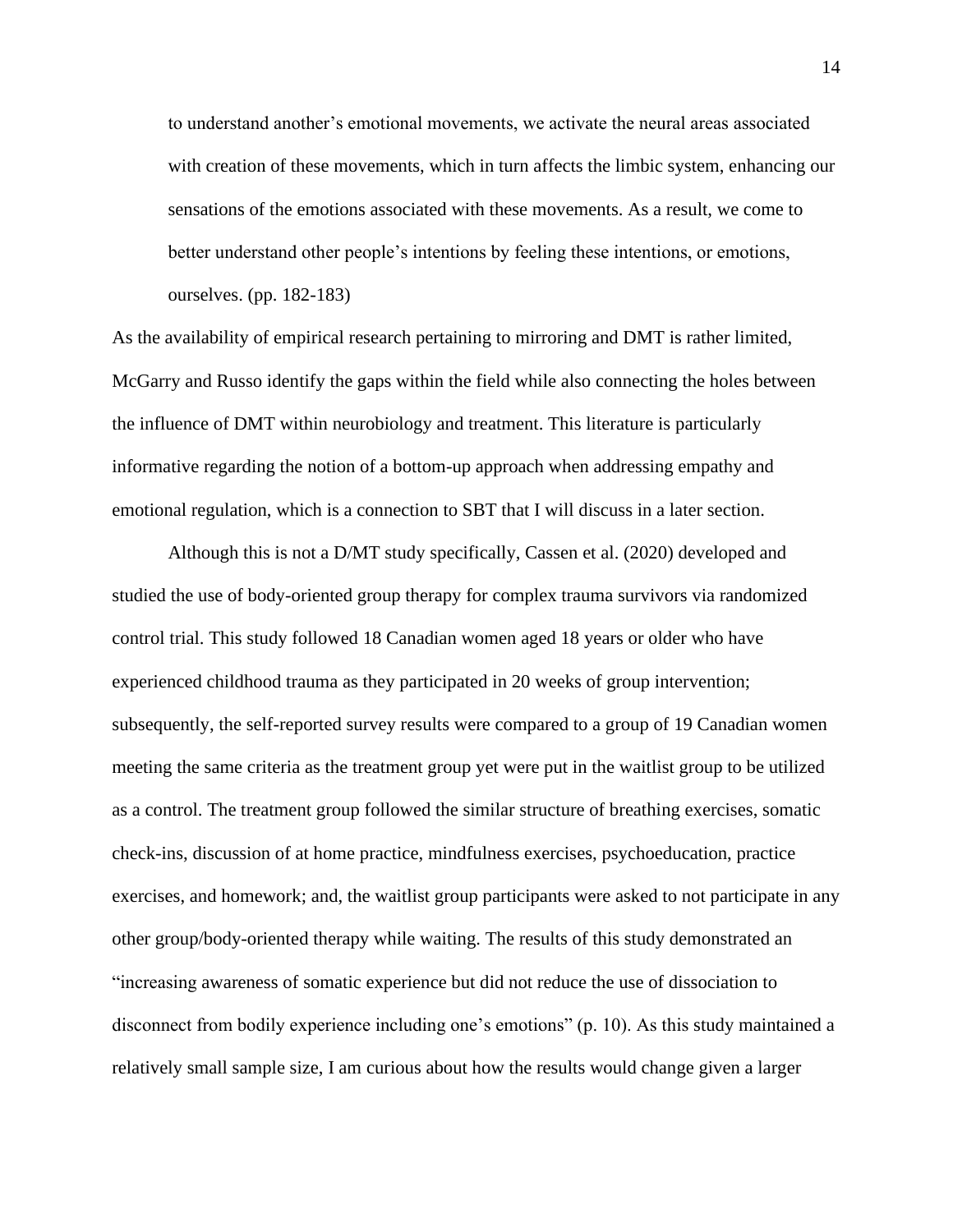sample size, and I am curious about how the results would change given the level of physicality of the interventions.

To explore regulation and resilience more specifically within the DMT context, Buck and Snook (2020) utilize a literature review in addition to conducting a qualitative study with a narrative design. Regarding the literature review, these authors explore themes such as "mental resilience" and "community dance and dance movement therapy;" additionally, these authors incorporate a literature review and findings from their own studies to further explore themes such as "psychological effects of dance," "physiological effects of dance," "medical and interventionist effects of dance," "cultural knowledge through dance," and "pedagogical ways of knowing through dance" (pp. 290-300). With this mixed approach to exploring regulation and resilience within DMT, Buck and Snook specifically explored the differences between community dance and dance/movement therapy—both of which explore the use of creative learning through dance. Comparing the creative and social aspects of dance movement therapy to the functional movement aspects of dance, these authors discussed the influence of "activities [that] required creativity, problem solving and collaboration" in building mental resilience (p. 302). Considering adolescences who have experienced traumatic events or who are currently living within a traumatic environment, the presence of resilience and regulation is pertinent in their lived experiences. Although these authors do not specifically discuss the adolescent population specifically, the distinction between dance and DMT provides further insight in the application of DMT when considering the task of developing one's sense of resilience and regulation.

#### **Sports-Based Intervention**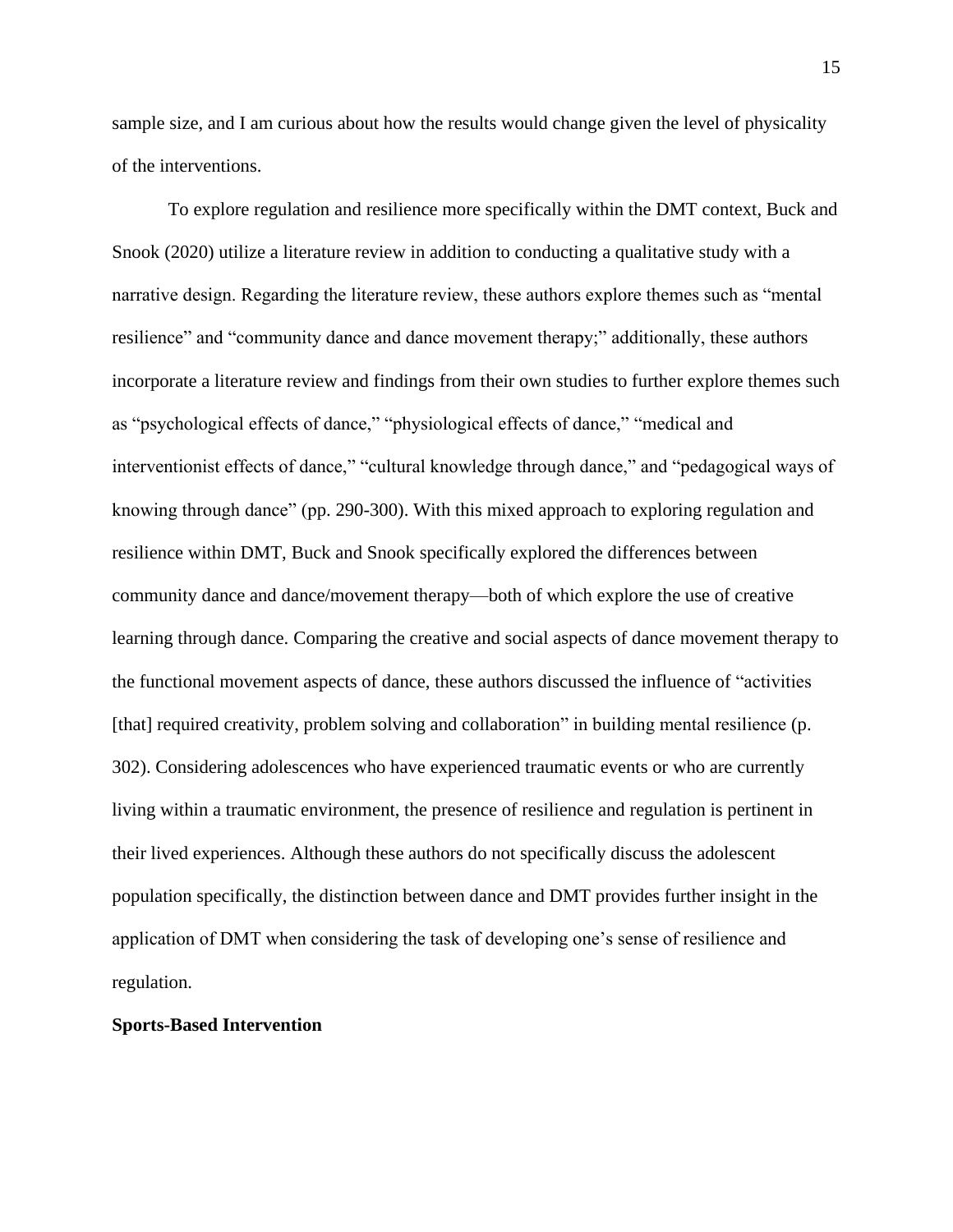Stepping away from the literature surrounding DMT, I would also like to take a critical look at the literature regarding SBT and other sports-based programs that are implemented with youth with trauma. Although some of the literature does not specifically use the term "sportsbased therapy," this section will include literature that discusses the therapeutic use of sports as intervention**.**

Using semi structured interviews, Fuller et al. (2013) explored the experiences of Hartford-based minority boys who participated in sports-based youth development programming. Participants were sixth to eighth grade students that were both selected by school staff and selfselected via word of mouth from peers. After collecting self and parent interviews, the conclusion of the 24-week intervention included triangulation of data via teacher resources, member checks of both the participants and of the intervention staff and analyzed through NVivo 9. With the information they collected, Fuller et al. coded for initial attraction to the program, continued motivation, and personal development regarding "competence, confidence, connection, character, and caring…and contribution" (p. 475). The inclusion of data around one's attitude toward initial participation and continued participated allowed for insight around the accessibility of movement-based therapies like sports-based youth development and DMT. Furthermore, this study highlights the importance of creating a program that caters to the interests of the participants and is "guided by a culturally relevant theory of change" (p. 480). Considering these findings in relation to the application of DMT with a similar demographic, a possible hole in previous application is integrating the types of movement that the participants are interested in—like sports.

Similarly, in an earlier study, Lufi and Parish-Plass (2011) utilized a qualitative study design to "assess the therapeutic potential of physical activity employed in a group therapy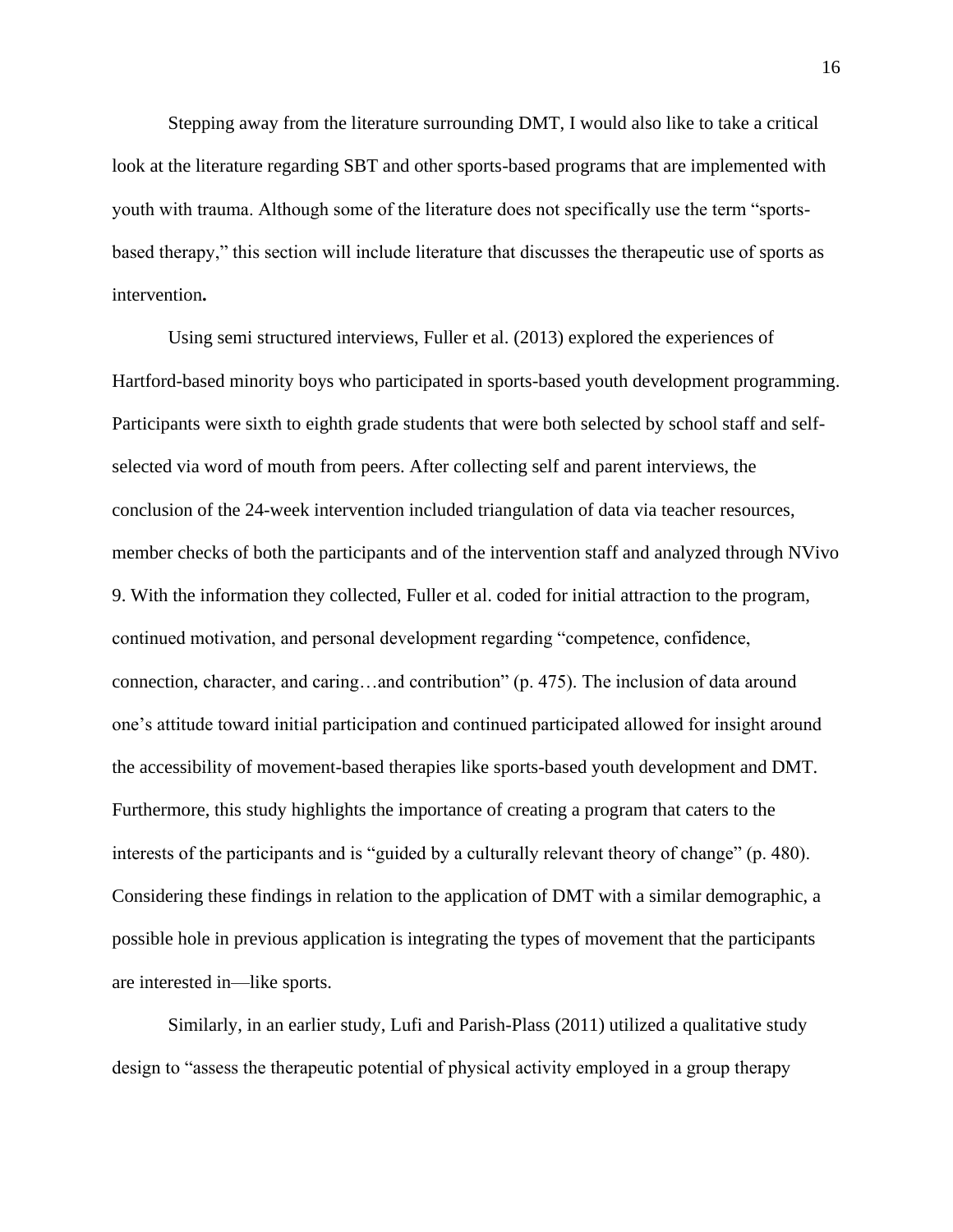session" (p. 220). Lufi and Parish-Plass specifically studied the differences with Israeli boys diagnosed with ADHD and Israeli boys diagnosed with other behavioral disorders, with the average age of participants being slightly older than 10-years-old. These authors tracked the behavior of the participants by using three different surveys that were administered at three different points: before the study began, immediately after the study ended, and one year after the study ended. After 20 weeks of integrating verbal processing, individual sports playing, team sports playing, and various behavioral interventions, Lufi and Parish-Plass highlighted that result of both groups improving in the behavioral categories of anxiety and somatic. As this study is limited in that the participants are Israeli boys only, this study provides an informative perspective on how the combination of body-based and verbal-based interventions can coincide to support positive growth within youth. Additionally, even though this study does not directly focus on youth with trauma, the symptoms of ADHD—such as hypervigilance and disassociation—can also be symptoms of PTSD, which helps to inform this current literature review.

Looking at a specific sports-based intervention program, Moreau et al. (2014) utilizes a qualitative study with nine Canadian teens from a standard Canadian high school and a specific "center for you social and economic integration" (p. 89). According to these authors, the goals of this study centered around what the participants considered to be most important within the program, and how the program influenced "the physical, psychological and social spheres of their life" (p. 86). The design of this study included three athletic challenges, separated by a month's time, the youth partook in: a 10-hour nocturnal hike in the woods, a nonstop 200 kilometer cycling activity, and a 300-kilometer relay race under 30 hours (Moreau et. al., 2014). These authors followed up the challenges approximately 5 months after the last challenge with a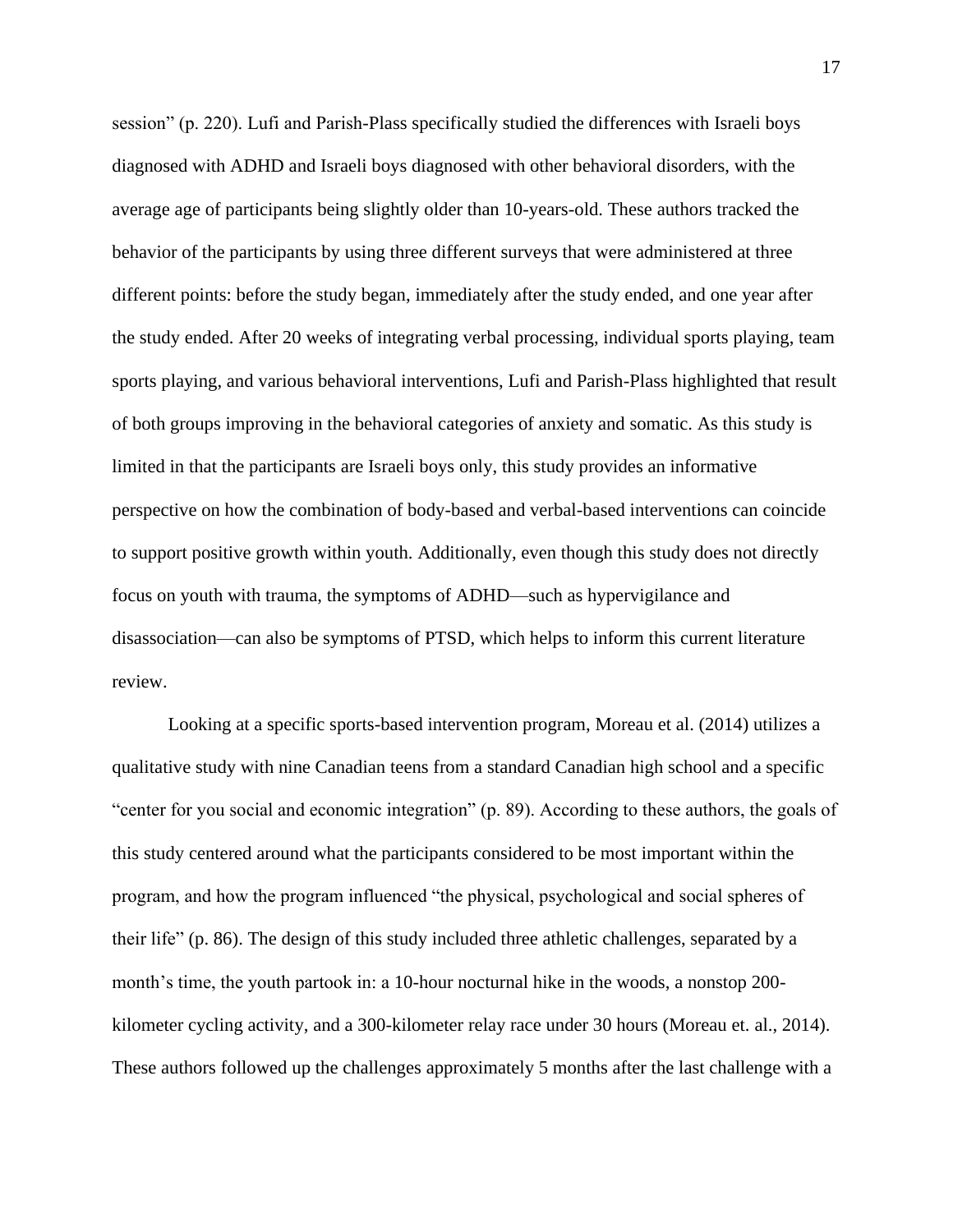semi-structured interview process; subsequently, the participants' responses were analyzed and underwent a thematic stratification process for the categories of "intrinsic features" of this program and this program's "impact on youths" (p. 91). Within these two categories, the authors were able to discern between primary, secondary, and tertiary categories of recurrent themes from youth's responses. These authors conclude their study with six dimensions of elements that enhance the benefits of participation with youths:

(1) cooperation during sports activities; (2) "edutrainers" discipline, involvement, and positive attitude; (3) moving the youths beyond their physical, psychological, and social comfort zones; (4) the interplay between enjoyment and effort; (5) constant innovation in training content; (6) risk as a driving force for cohesion and social ties. (p. 97)

As identified within these six dimensions, one theme that I would like to highlight is the particular importance on the social connection between youths and the adults. Considering the comparison between DMT and sports-based interventions, the emphasis on attachment and engagement within this particular study is something I will be discussing in a later section.

Moving away from a more specific sports-based intervention, Wilson and Barnett (2020) conducted a literature review of 12 different studies involving youth in out of home care across several countries. A pertinent theme across these chosen studies is that these studies utilized a range of physical activities from team-based football to wilderness-based activities to yoga. Additionally, the population of these studies focused on youth within orphanages or residential care located in various countries such as: Russia, Australia, Haiti, the U.S, Portugal, Israel, Turkey, and India. According to Wilson and Barnett, results of this study highlighted the "most common outcome categories being general mental health and psychological temperament, selfconcept and self-efficacy, or behavioral issues" (p. 11); however, these authors also acknowledge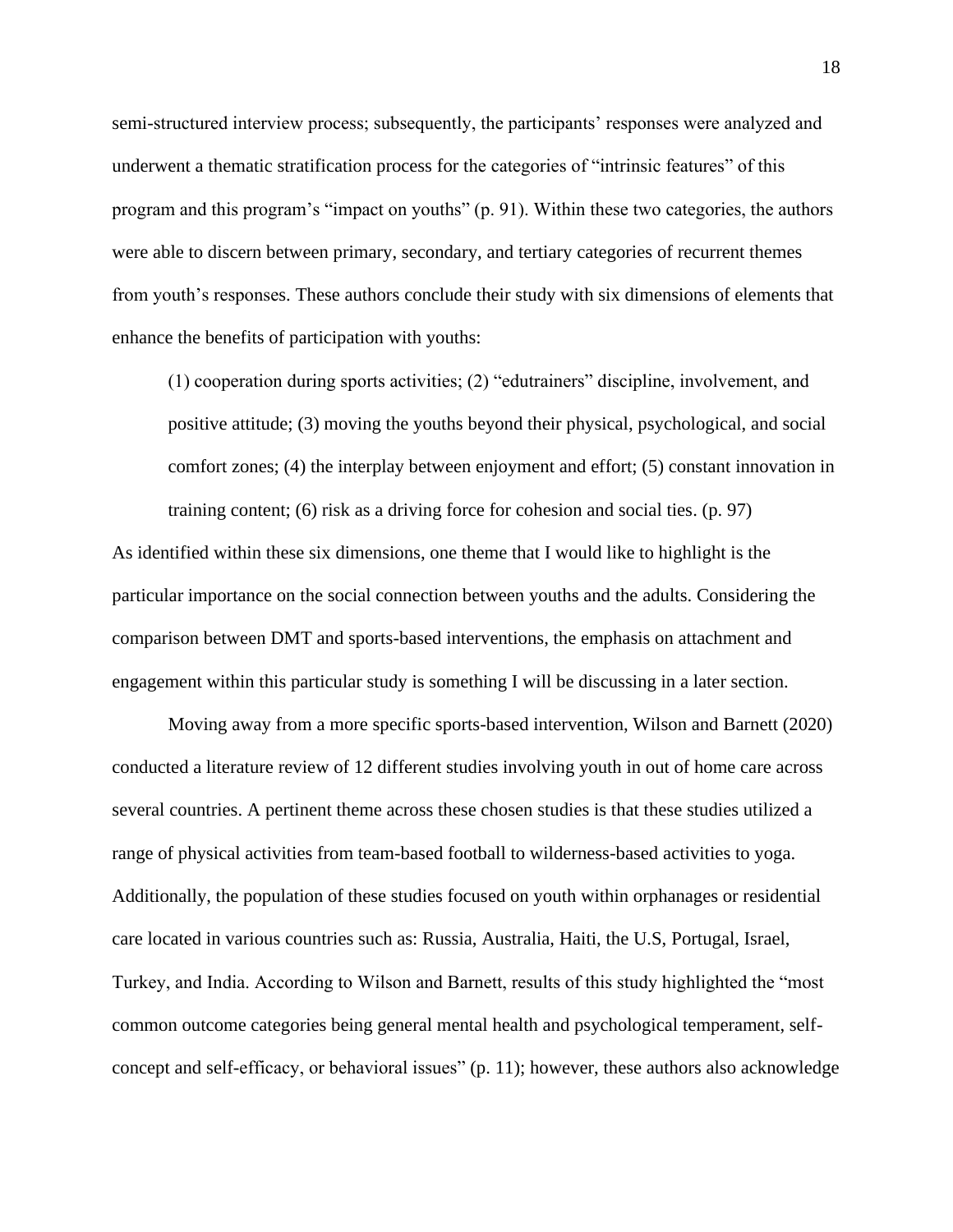the possible influence of co-occurring interventions such as "social and personal development or team building methodologies" (p. 14) that coincide with group-based physical activities. Overall, these authors provide insight into the global perspective of utilizing physical-activity based interventions with youth in out of home care—insight that emphasizes the "importance of lifestyle factors and social determinants of health" for youth who have previously experienced a trauma that has resulted in their current out of home placement (p. 15). As this literature review critically analyzes literature around various physical activities, Wilson and Barnett's study serves as a starting point to understanding how certain forms of physical activities can serve a therapeutic purpose.

Another literature review that examines sports-based interventions was Hermens et al.'s (2017), which specifically looks at "evidence of life skill development in sports programs serving socially vulnerable youth from quantitative and qualitative studies" and to further understand and describe what are deemed "conducive conditions" in previous studies (p. 3). In their critical review of the literature, Hermens et al. looks at 18 different studies that include qualitative and quantitative research, and from these studies, these authors specifically look at the emotional, social, and cognitive life skills results. When conducting their review, Hermens et al. highlighted the larger themes of cognitive and social life skills being more apparent in the literature in comparison to emotional life skills. Specifically, only four studies reported improvements on emotional life skills whereas 11 studies reported on improvements in cognitive life skills and 12 studies reported on improvements of social life skills. Regarding the inclusion of conducive conditions, Hermens et al. found that

conditions found to be conducive in the included studies were a positive youth–coach relationship, sports coaches who encourage youth to deal with challenges that arise in the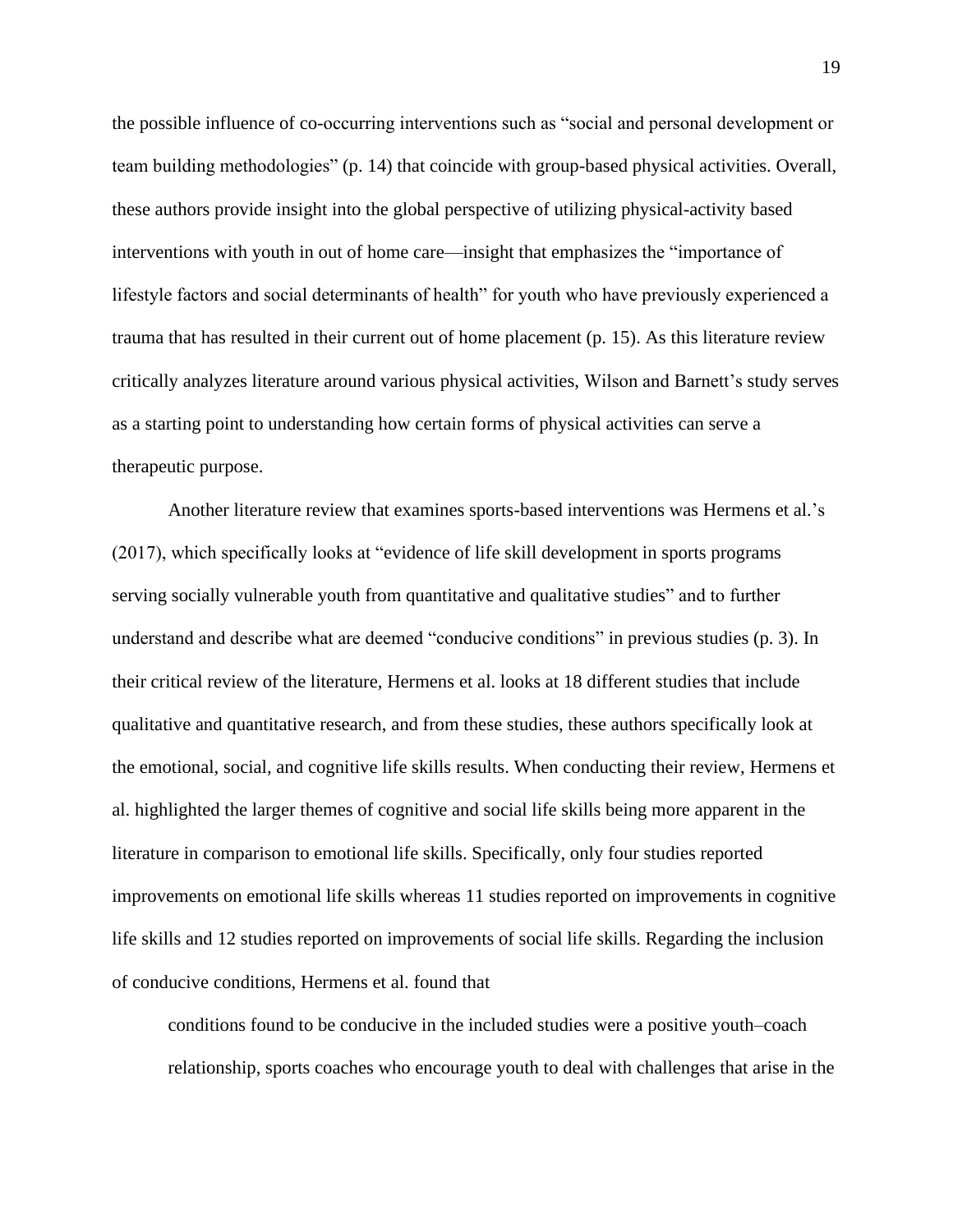sports activity, a sense of belonging to the sports program, and the inclusion of a life skills education element. (p. 13)

The results from Hermens et al. (2017) exposes the gap in the current literature around sportsbased interventions as it pertains to the emotional aspect of the participant's growth and development; therefore, this study provides an opening for discussion around the possible intersection and influence of DMT within a sports-based intervention context. Additionally, this study's discussion around the conducive conditions within sports-based interventions highlight the importance of attachment and connection between the participants themselves and between the participants and the facilitators, which is another aspect that will be discussed further in a later section.

In their 2021 study, Eitle et al. examined the relationship between male high school students' participation in athletics and the perpetration of intimate partner violence (IPV) in adulthood. This study used data from 9,290 respondents who answered an in-school survey in 1994-1995 while in Grades 7-11 and then partook in an in-home interview in 2009. After the creation and analysis of various logistic regression models, high school sport participation was found to be a preventative measure against the perpetuation of IPV, which is defined as "(a) threats of violence… (b) physical violence… (c) sexual violence… (d) violence resulting in injury to their partner" (p. 190). The discussion of this study addresses the differences in findings between high school and college athletes and the perpetuation of IPV, which demonstrates the need for further research as to which aspects of sports participation corresponds to pro-social behaviors and which do not. I am curious about what specific aspects of high school sports relate to the protection against the perpetuation of IPV, and I am curious about how these aspects appear or could appear in DMT.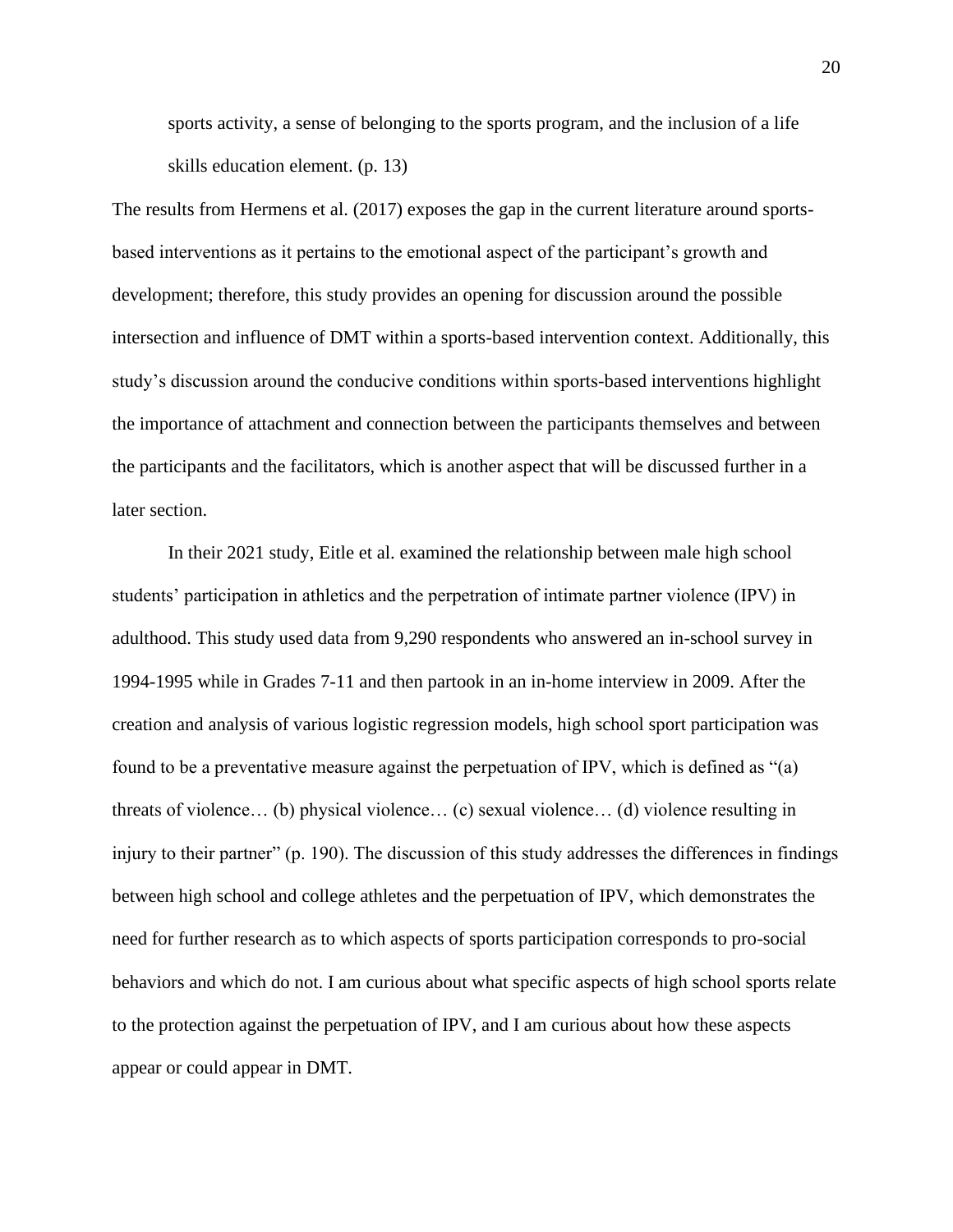#### **Discussion**

The overarching purpose of this literature review is to explore the literature surrounding DMT and SBT, particularly how these modalities approach the treatment of trauma and trauma symptoms within adolescents. To further supplement and understand the literature for DMT and SBT, this literature review also delves into research around neuroscience, neurobiology, and regulation. Throughout this process of critically examining the literature, two themes emerge as places of intersection and further research and will be discussed in this section: the mind-body connection and interpersonal connection.

#### **Mind-Body Connection**

As it pertains to this current discussion, the mind-body connection is the relationship between the state of one's cognitive and emotional processing and the state of one's physical activation. From the physical perspective, the mind-body connection is exemplified by Porges (2021) and Long (2020) as both authors discuss the role of the body in the emotional regulation of humans. A recurring theme throughout the DMT-specific literature is the intentional use of activating the body and bringing specific awareness to one's body in an effort to explore the connection to one's mental health (Betty, 2013; Cassen et al., 2020; Kurz, 2020; Levine & Land, 2016; McGarry & Russo, 2011). Majority of the SBT literature, on the other hand, does not explicitly explore the relationship between the type or quality of movement activities and the measurable aspects of the participants' mental health (Eitle et al., 2021; Fuller et al., 2013; Hermens et al., 2017; Lufi & Parish-Plass, 2011; Moreau et al., 2014). As Wilson and Barnett (2020) conduct a literature review specifically to examine the different types of sports and physical activities utilized in sports-based interventions, there is a gap in the current literature regarding how specific movement activities can impact mental health for those with trauma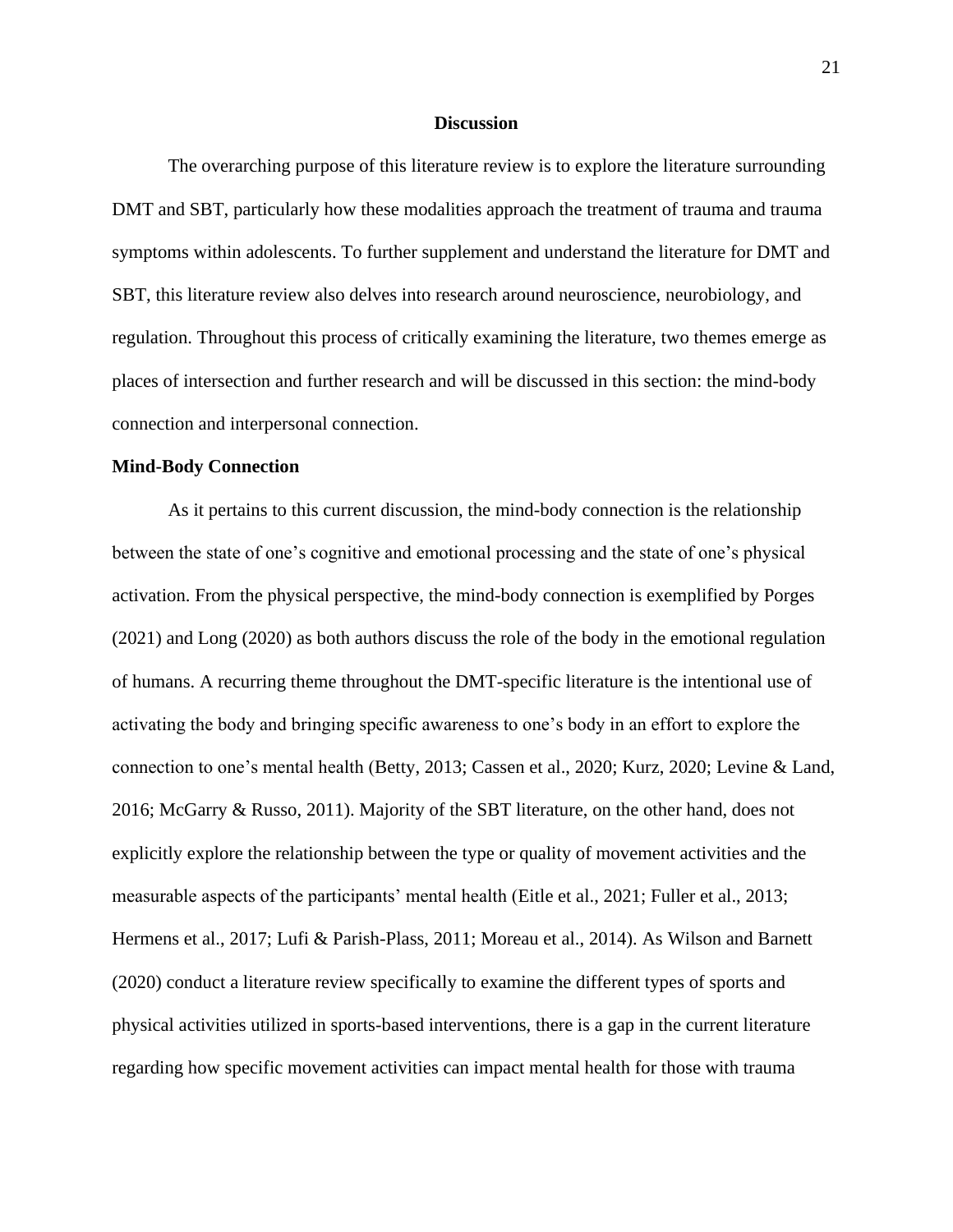backgrounds. Exploring how the body moves in relation to how an individual self regulates or measures their mental health is one aspect of understanding how the mind-body connection is utilized in body-based interventions. The mind-body connection can appear as a habitual holding or tension within a certain body part due to trauma or stress (i.e., a clenched jaw or tense shoulders), which has the possibility to further impact other parts of the body and one's range of movement (Long, 2020; Meyers et. al., 2016). One example of how DMT research can influence SBT research is by utilizing one sports activity and exploring how the movement of that sport corresponds to quantitative or qualitative data while controlling for the influence of peers or facilitators. How would engaging youth in basketball drills and games compare to engaging youth in cross country running? How can clinicians facilitate sports-based interventions that correspond to different ranges of movement that the client has not yet explored themselves?

Another recurring theme within the realm of mind-body connection is the presence and activation of mirror neurons when engaging in movement with others. Mirror neurons are an active part in the connection to movement and feelings of empathy (McGarry & Russo, 2011), and DMT utilizes this connection to build empathy and kinesthetic empathy between clients and clinicians within the sessions through the intervention of mirroring (Berrol, 2006). Mirroring and mirror neurons are concepts that should be further explored within the practices and literature around SBT, especially when utilizing team-based sports. Activating the mirror neuron system within youths with trauma via team-based or group-based physical movements offers another means for the development of attunement and positive connections between clients and staff, which are important factors when working with youth with trauma (Betty, 2013; Collin-Vézina et al., 2019). Furthering this area of research, future studies can consider the impact of mirror neurons and empathy development when engaged in offensive-defensive gameplay and how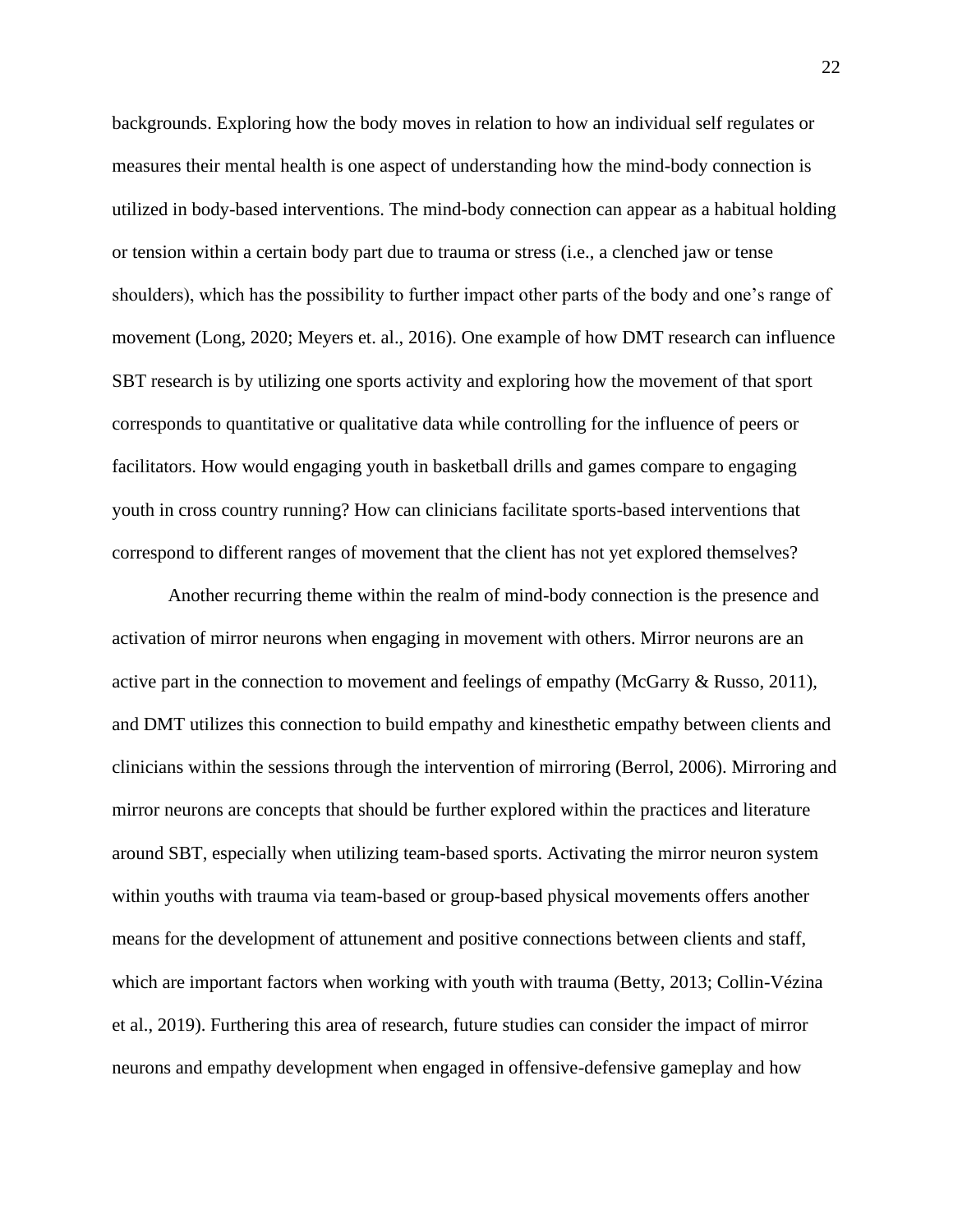attunement between individuals is impacted when the directive for each person is in opposition to one another. Additionally, DMT literature has established the relationship between direct mirroring from the facilitator or the group and attunement and empathy, yet there is space for the literature to explore the influence of face-to-face indirect mirroring on attunement and empathy. When a client engages in a full body movement experience where they must attune to another individual to prevent the other person from reaching their objective, how does the client adapt to this type of attunement? Does this type of mirroring also allow for the development of empathy?

Continuing to look at the role of neurobiology within the mind-body connection, the polyvagal theory provides a new look into the literature and practice of DMT and SBT, specifically regarding how each modality designs interventions when working with adolescents with trauma. According to the polyvagal theory, trauma impacts the individual's perception of danger and safety by altering how the autonomic nervous system reacts when visceral feelings (i.e., increased heart rate) are detected (Porges, 2021). Trauma alters the individual's perception where the context of a situation is no longer considered and these sorts of visceral feelings are recognized as dangerous, which then activates one's protective adaptive behaviors (fight, flight, shutdown; Porges, 2021). As body-based modalities, DMT and SBT ultimately require some sort of movement from participants whether that movement is creative and spontaneous or functional and predetermined, which requires some increased level of cardiovascular engagement (Betty, 2013; Cassen et al., 2020; Eitle et al., 2021; Fuller et al., 2013; Hermens et al., 2017; Kurz, 2020; Levine & Land, 2016; Lufi & Parish-Plass, 2011; McGarry & Russo, 2011; Moreau et al., 2014; Wilson & Barnett, 2020). When working with youth with trauma experiences, DMT and SBT interventions must consider how the youth could physically respond when visceral feelings are elicited through dance, sports, or movements. A possible path for further research is to explore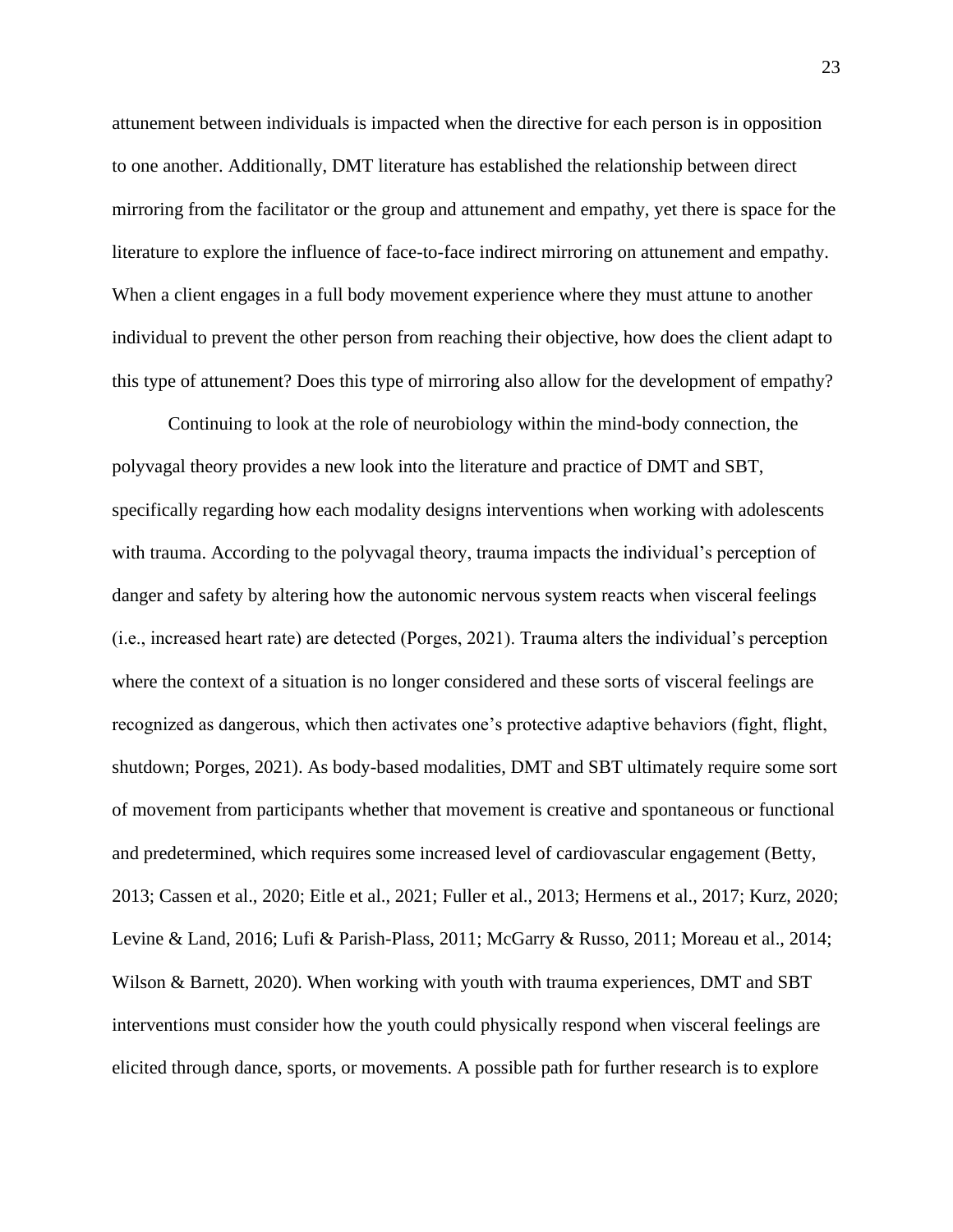how the social engagement and incorporation of movement via DMT or SBT can influence one's ability to increasingly identify the differences between safe and social interactions and dangerous interactions.

#### **Interpersonal Connection**

Stepping away from a more introspective look on the therapeutic process like the mindbody connection, this section will look at how DMT and SBT influences interpersonal connection. The previously discussed literature regarding DMT and SBT contains studies and interventions that range from individualized to group settings—as interpersonal connection pertains to an individual's capacity to form relationships and connections with other people, this section will focus primarily on the literature that discussed group settings or group processes. With the DMT literature, common themes when working with groups or dyads were the themes of attunement (Betty, 2013), collaboration (Buck & Snook, 2020), and relationship (Levine & Land, 2016). Between these three studies in particular, the authors discussed the influence on relating to one another when assessing participants' experiences and treatment after participating in a DMT group (Betty, 2013; Buck & Snook, 2020; Levine & Land, 2016). Simultaneously, the literature regarding SBT in this literature review pertains mainly to group settings and address the influence of group dynamics and connection (Eitle et al., 2021; Fuller et al., 2013; Hermens et al., 2017; Lufi & Parish-Plass, 2011; Moreau et al., 2014). From these articles, a large theme of discussion was the involvement of the coaches or staff (Hermens et al., 2017; Moreau et al., 2014) and the inclusion within the group (Eitle et al., 2021; Fuller et al., 2013; Hermens et al., 2017). Highlighting these themes between clients and facilitators, these studies and reviews bring attention to the way sports and movement provide space for interpersonal connection to grow and develop within therapeutic settings.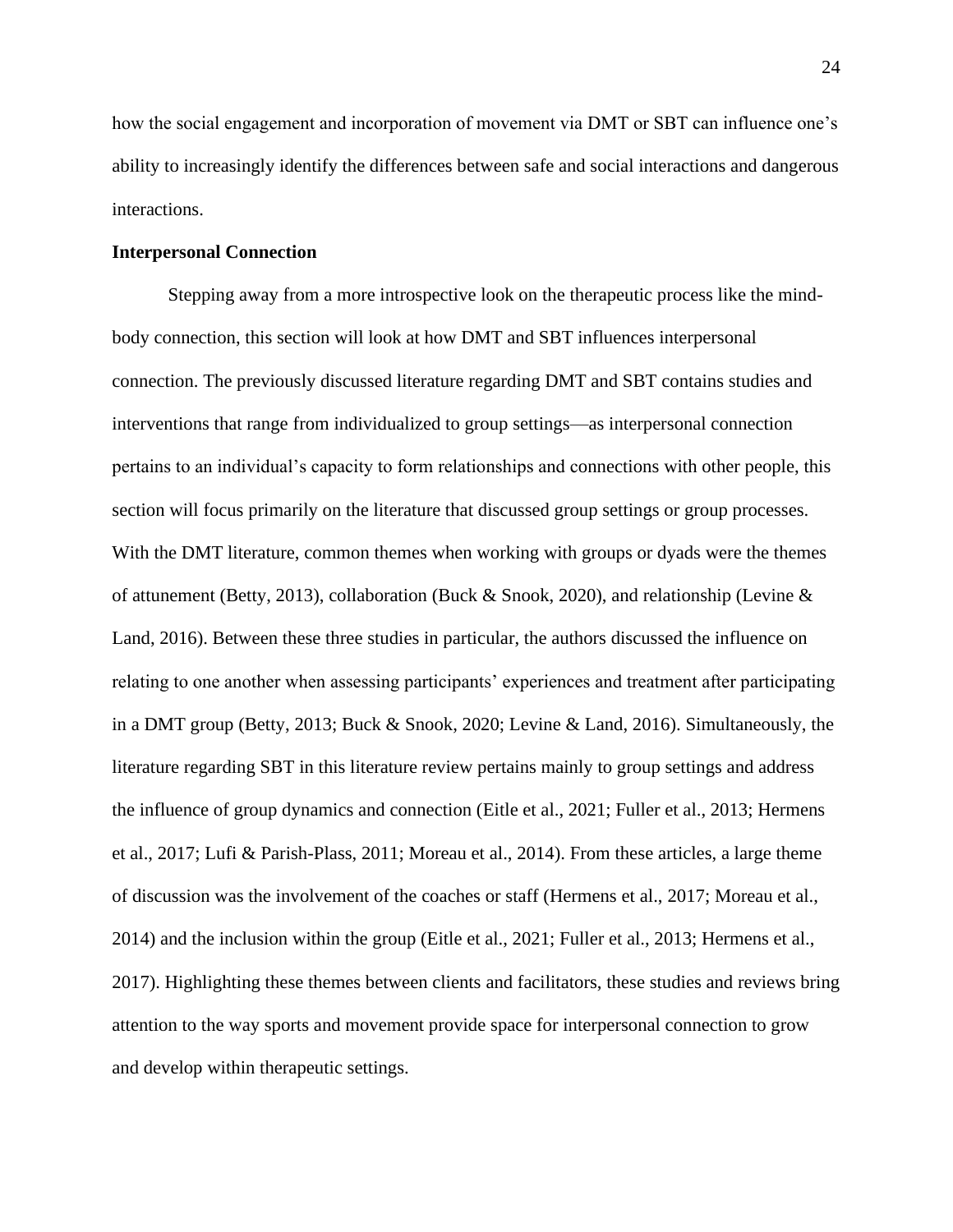Understanding how DMT and SBT interventions provide space for the development of interpersonal connection, a pertinent question to follow is why interpersonal connection is important within the discussion of trauma and trauma-symptom treatment. Fostering and developing a strong sense of relationship or connection within a group or within the clinician/client dyad is pertinent in the therapeutic process as it creates a holding space of familiarity and supports the process of self-regulation (Collin-Vézina et. al., 2019; Quillman, 2013). The ARC framework specifically focuses on organizing the therapeutic process around attachment, self-regulation, and competency, which provides an effective structure for working with youths with trauma (Collin-Vézina et. al., 2019); additionally, the introduction of familiar, empathetic, and consistent clinician supports the de-escalation of a dysregulated client via somatic attunement and progressive regulation of the autonomic nervous system (Porges, 2021; Quillman, 2013). As the ARC framework is an established framework of trauma treatment, there is room within the DMT and SBT literature to explore how interventions can utilize movement, dance, or sport to engage with attachment, self-regulation, and competency needs. The previously discussed DMT literature engages in the role of attunement and mirroring within the therapeutic process, and there is a gap in the literature in understanding how competency can also be incorporated within the creative DMT session. Since SBT interventions involve goaloriented movement practices that invoke sensations of competency, how can DMT utilize movement goals to also activate the sensation of competency?

#### **Conclusion**

The literature surrounding DMT and SBT has space for further development as it pertains to understanding and utilizing the mind-body connection and utilizing frameworks to introduce new interventions to the treatment of adolescents with trauma or trauma histories. DMT and SBT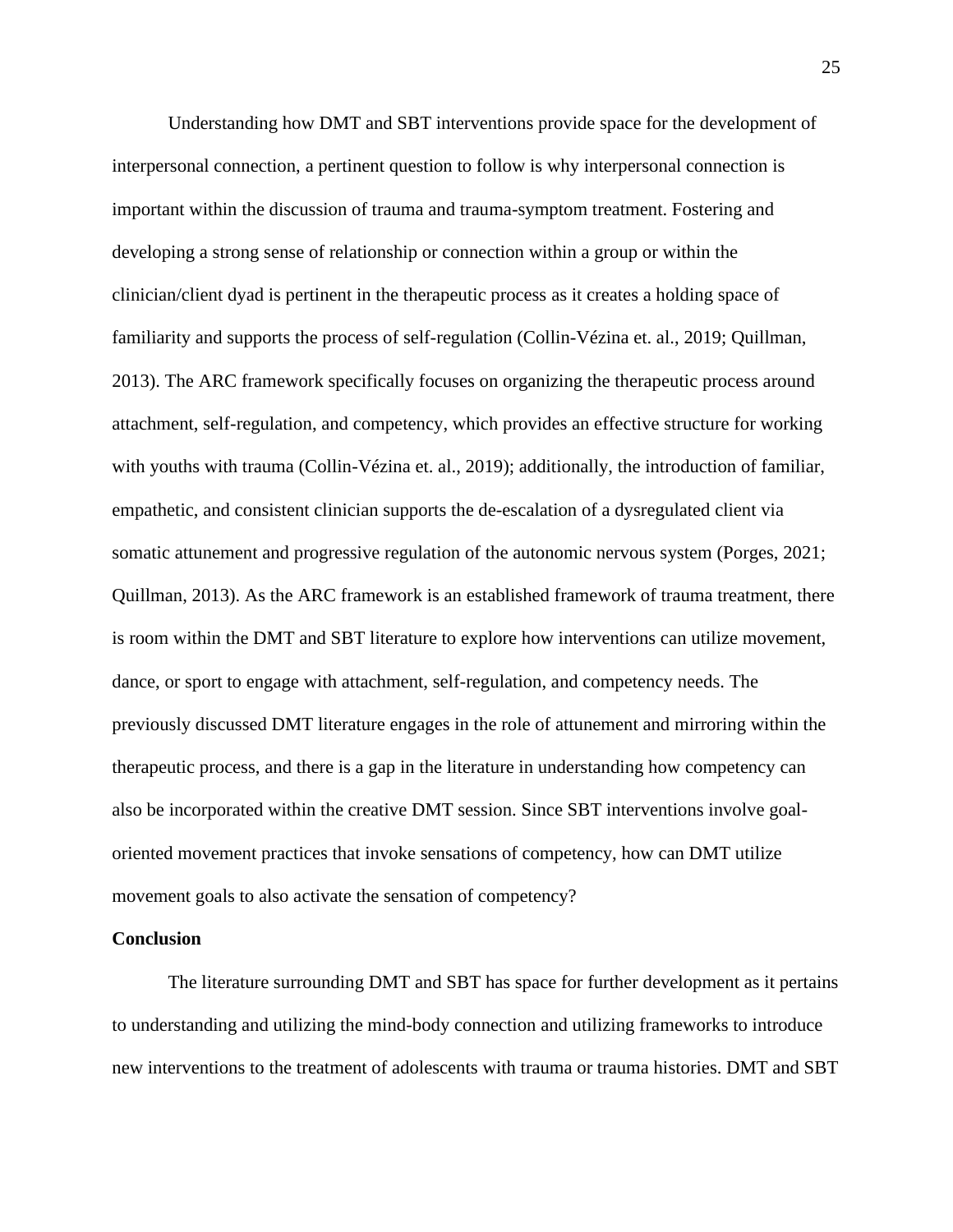overlap in the way that they are body-based, trauma-informed modalities that can be effectively used with adolescents; however, the research regarding each modality differs by lens in which the researchers use: DMT focuses largely on the creative and internal experience of the moving client, and SBT focus more on the goal and team-oriented movements with a group of clients. Although each modality approaches the use of movement in different ways, DMT and SBT find common fundamental practices based on neurobiology and interpersonal connection. Ultimately, I recommend further research to be conducted within the fields of DMT and SBT to further investigate how aspects from each modality can inform one another. Creating an understanding on the intersection between DMT and SBT has the potential to expand the use of body-based treatments for adolescents with trauma, and this future research could make body-based interventions as accessible and recognizable as the standardized methods of cognitive therapies.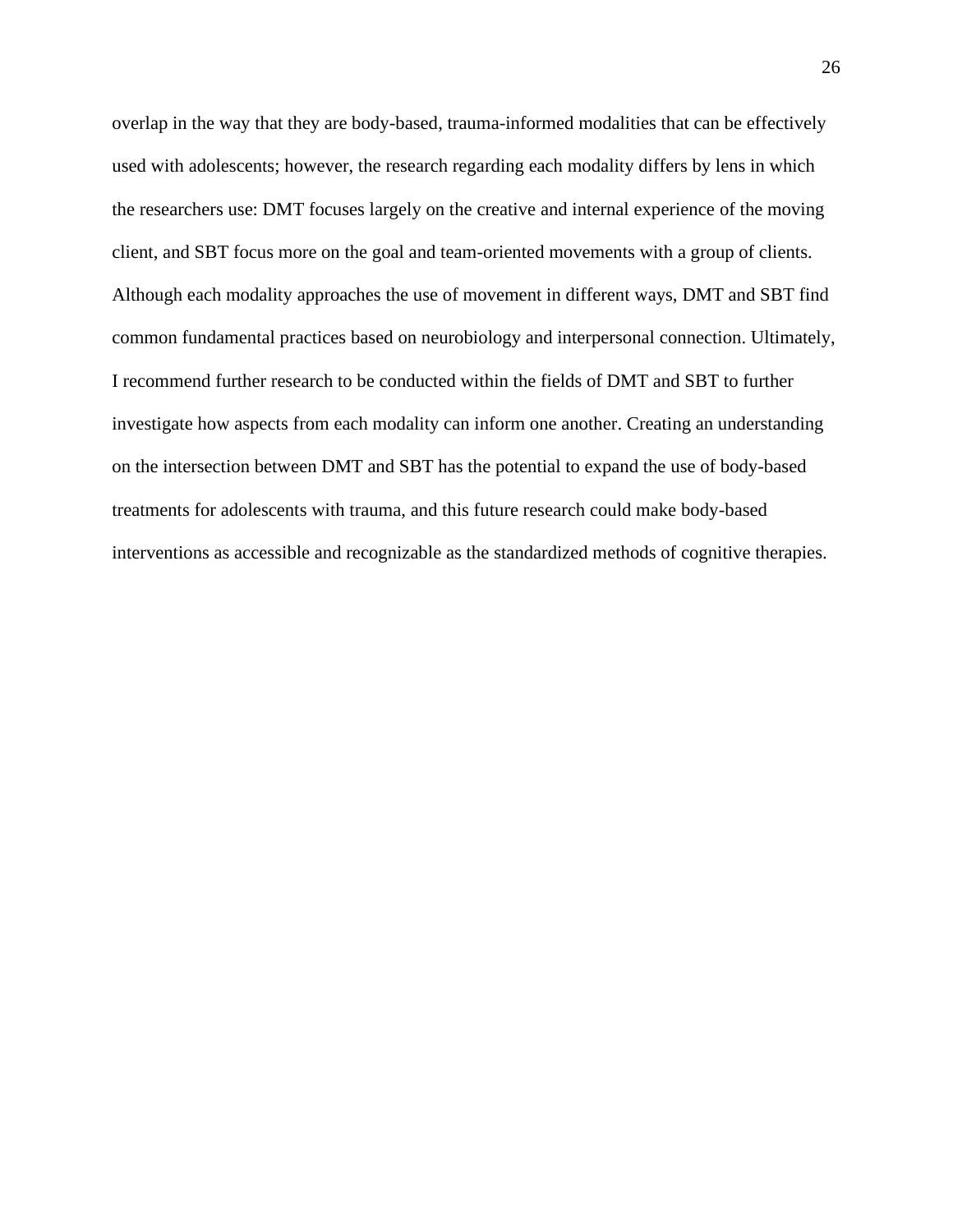#### **References**

American Dance Therapy Association (2020) *Home*.

Retrieved February 7, 2022, from<https://www.adta.org/>

- American Psychiatric Association. (2013). *Diagnostic and statistical manual of mental disorders* (DSM 5, 5th Ed.).
- American Psychological Association. (2020). *PTSD Treatments*. Retrieved February 7, 2022, from [https://www.apa.org/ptsd](https://www.apa.org/ptsd-guideline/treatments#:~:text=PTSD%20Treatments,and%20conditionally%20recommends%20another%20four)[guideline/treatments#:~:text=PTSD%20Treatments,and%20conditionally%20recommend](https://www.apa.org/ptsd-guideline/treatments#:~:text=PTSD%20Treatments,and%20conditionally%20recommends%20another%20four) [s%20another%20four](https://www.apa.org/ptsd-guideline/treatments#:~:text=PTSD%20Treatments,and%20conditionally%20recommends%20another%20four)
- Berrol, C. F. (2006). Neuroscience meets dance/movement therapy: Mirror neurons, the therapeutic process and empathy. *The Arts in Psychotherapy*, *33*(4), 302– 315. <http://dx.doi.org/10.1016/j.aip.2006.04.001>
- Betty, A. (2013). Taming tidal waves: A dance/movement therapy approach to supporting emotion regulation in maltreated children. *American Journal of Dance Therapy*, *35*(1), 39–59. Complementary Index.<http://dx.doi.org/10.1007/s10465-013-9152-3>
- Classen, C. C., Hughes, L., Clark, C., Hill Mohammed, B., Woods, P., & Beckett, B. (2021). A pilot RCT of a body-oriented group therapy for complex trauma survivors: An adaptation of sensorimotor psychotherapy. *Journal of Trauma & Dissociation, 22(1),* 52–68. <http://dx.doi.org/10.1080/15299732.2020.1760173>
- Darnell, D., Flaster, A., Hendricks, K., Kerbrat, A., & Comtois, K. A. (2019). Adolescent clinical populations and associations between trauma and behavioral and emotional problems. *Psychological Trauma: Theory, Research, Practice, and Policy*, *11*(3), 266– 273.<http://dx.doi.org/10.1037/tra0000371>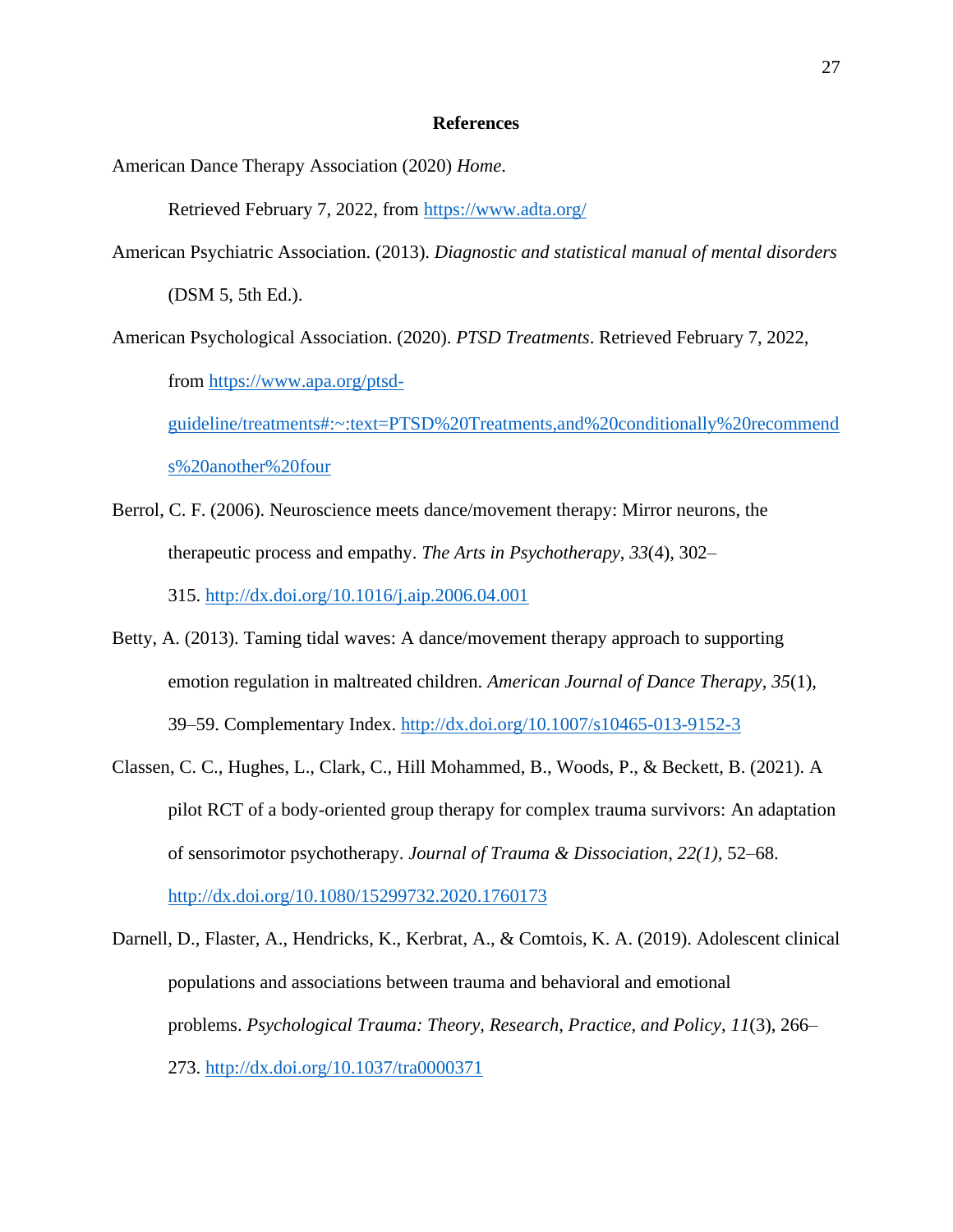- Eitle, D., Swinford, S., & Klonsinski, A. (2021). Male high school sport participation and intimate partner violence perpetration in adulthood. *Sociology of Sport Journal, 38(2), 188-195.* <http://dx.doi.org/10.1123/ssj.2019-0185>
- Fuller, R. D., Percy, V. E., Bruening, J. E., & Cotrufo, R. J. (2013). Positive youth development: Minority male participation in a sport-based afterschool program in an urban environment*. Research Quarterly for Exercise and Sport, 84(4), 469– 482.* <http://dx.doi.org/10.1080/02701367.2013.839025>
- Fraus, K., Dominick, W., Walenski, A., & Taku, K. (2021). The impact of multiple stressful life events on posttraumatic growth in adolescence. *Psychological Trauma: Theory, Research, Practice, and Policy*. Advance online publication, 1-8. <http://dx.doi.org/10.1037/tra0001181>
- Homann, K. B. (2010). Embodied concepts of neurobiology in dance/movement therapy practice. *American Journal of Dance Therapy*, *32*(2), 80–99. <http://dx.doi.org/10.1007/s10465-010-9099-6>
- Kurz, M. R. (2020). When death precedes birth: The embodied experiences of women with a history of miscarriage or stillbirth—A phenomenological study using artistic inquiry. *American Journal of Dance Therapy, 42*, 194-222. [http://dx.doi.org/10.1007/s10465-020-](http://dx.doi.org/10.1007/s10465-020-09340-9) [09340-9](http://dx.doi.org/10.1007/s10465-020-09340-9)
- Levine, B., & Land, H. M. (2015). A meta-synthesis of qualitative findings about dance/movement therapy for individuals with trauma*. Qualitative Health Research, 26*(3), 330–344. <http://dx.doi.org/10.1177/1049732315589920>
- Long, E. C. (2020). Somatic psychotherapeutic fascial-work. *International Body Psychotherapy Journal*, *19*(2), 89.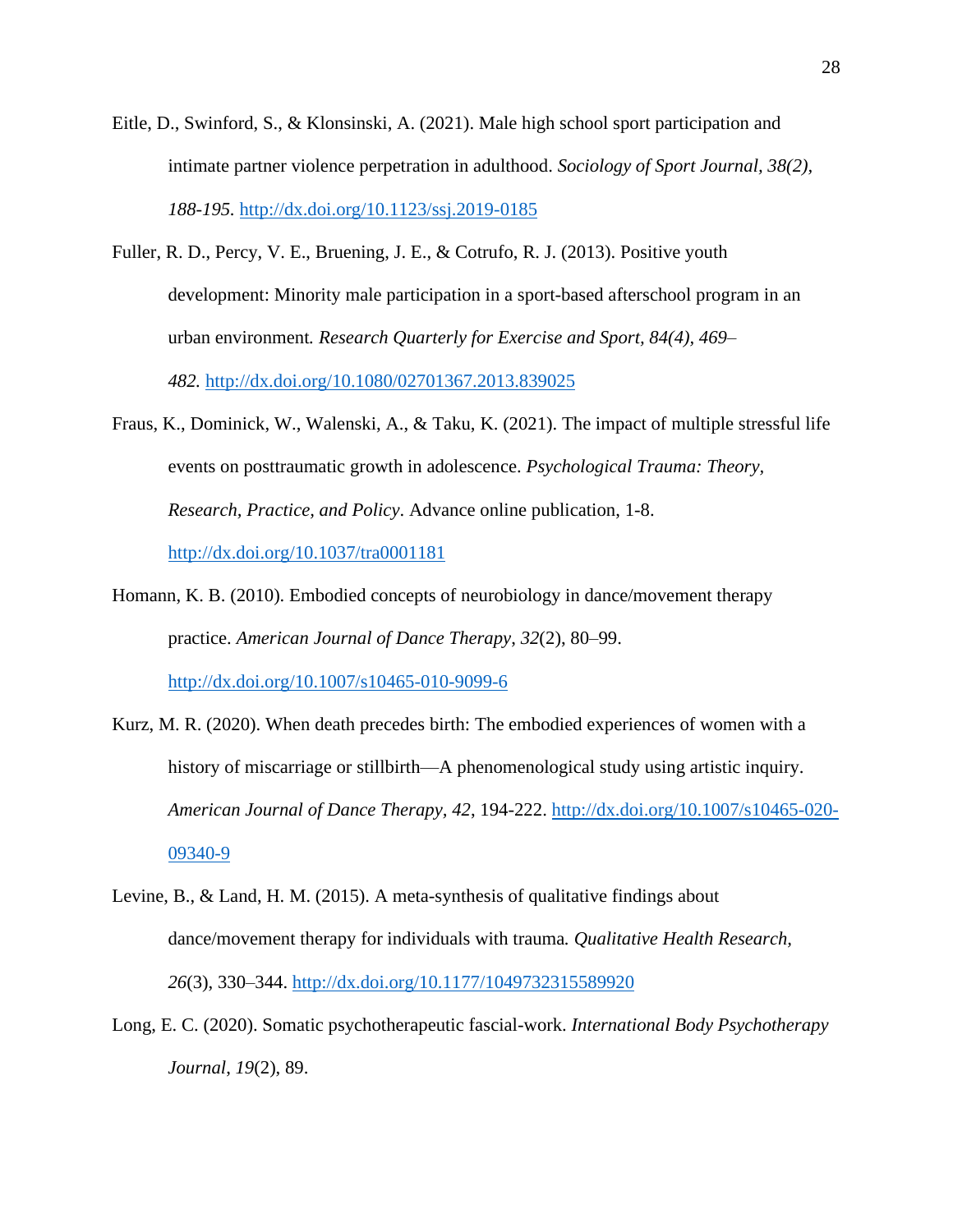# [https://link.gale.com/apps/doc/A650247202/AONE?u=les\\_main&sid=bookmark-](https://link.gale.com/apps/doc/A650247202/AONE?u=les_main&sid=bookmark-AONE&xid=c11f3708)[AONE&xid=c11f3708](https://link.gale.com/apps/doc/A650247202/AONE?u=les_main&sid=bookmark-AONE&xid=c11f3708)

- McGarry, L. M., & Russo, F. A. (2011). Mirroring in dance/movement therapy: Potential mechanisms behind empathy enhancement. *The Arts in Psychotherapy*, *38*(3), 178–184. <https://dx.doi.org/10.1016/j.aip.2011.04.005>
- Modrowski, C. A., Chaplo, S. D., Kerig, P. K., & Mozley, M. M. (2019). Trauma exposure, posttraumatic overmodulation and undermodulation, and nonsuicidal self-injury in traumatized justice-involved adolescents. *Psychological Trauma: Theory, Research, Practice, and Policy*, *11*(7), 743–750. <https://dx.doi.org/10.1037/tra0000469>
- Mohr, E. (2014). Posttraumatic growth in youth survivors of a disaster: An arts-based research project. *Art Therapy, 31(4), 155–162*.<http://dx.doi.org/10.1080/07421656.2015.963487>
- Myers, T. W., Chaitow, L., & Juhan, D. (2006). *Anatomy trains: Myofascial meridians for manual and movement therapists*. Churchill Livingstone.
- Quillman, T. (2013). Treating trauma through three interconnected lenses: Body, personality, and intersubjective field. *Clinical Social Work Journal*, *41*(4), 356–

365. <http://dx.doi.org/10.1007/s10615-012-0414-1>

- Thompson, E. L., Coleman, J. N., O'Connor, K. E., Farrell, A. D., & Sullivan, T. N. (2020). Exposure to violence and nonviolent life stressors and their relations to trauma-related distress and problem behaviors among urban early adolescents. *Psychology of Violence*, *10*(5), 509–519.<https://dx.doi.org/10.1037/vio0000264>
- Wilson, B., & Barnett, L. M. (2020). Physical activity interventions to improve the health of children and adolescents in out of home care –A systematic review of the literature. *Children and Youth Services Review*, *110*, 104765.

<https://dx.doi.org/10.1016/j.childyouth.2020.104765>